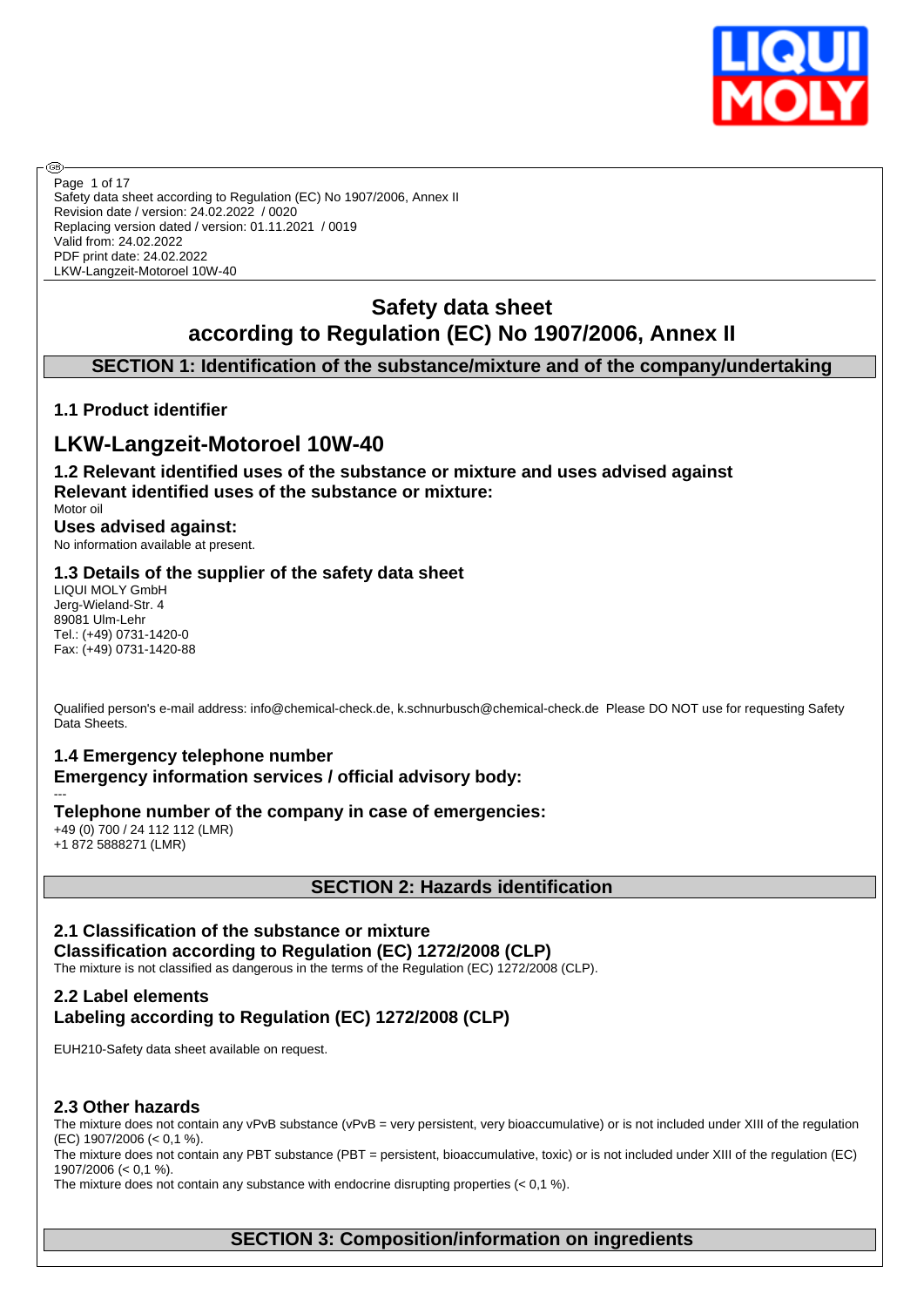

Page 2 of 17

@

Safety data sheet according to Regulation (EC) No 1907/2006, Annex II Revision date / version: 24.02.2022 / 0020 Replacing version dated / version: 01.11.2021 / 0019 Valid from: 24.02.2022 PDF print date: 24.02.2022 LKW-Langzeit-Motoroel 10W-40

### **3.1 Substances**

# n.a. **3.2 Mixtures**

| J.Z MIXLUIES                                                           |                       |
|------------------------------------------------------------------------|-----------------------|
| Lubricating oils (petroleum), C20-50, hydrotreated neutral oil-based   |                       |
| <b>Registration number (REACH)</b>                                     | 01-2119474889-13-XXXX |
| Index                                                                  | 649-483-00-5          |
| EINECS, ELINCS, NLP, REACH-IT List-No.                                 | 276-738-4             |
| <b>CAS</b>                                                             | 72623-87-1            |
| content %                                                              | $50 - 70$             |
| Classification according to Regulation (EC) 1272/2008 (CLP), M-factors | Asp. Tox. 1, H304     |
|                                                                        |                       |
| Distillates (petroleum), hydrotreated light paraffinic                 |                       |
| <b>Registration number (REACH)</b>                                     | 01-2119487077-29-XXXX |
| <b>Index</b>                                                           | 649-468-00-3          |
| EINECS, ELINCS, NLP, REACH-IT List-No.                                 | 265-158-7             |
| CAS                                                                    | 64742-55-8            |
| content %                                                              | $1 - 10$              |
| Classification according to Regulation (EC) 1272/2008 (CLP), M-factors | Asp. Tox. 1, H304     |
|                                                                        |                       |
|                                                                        |                       |
| Distillates (petroleum), solvent-dewaxed heavy paraffinic              |                       |
| <b>Registration number (REACH)</b>                                     | 01-2119471299-27-XXXX |
| Index                                                                  | 649-474-00-6          |
| EINECS, ELINCS, NLP, REACH-IT List-No.                                 | 265-169-7             |
| CAS                                                                    | 64742-65-0            |
| content %                                                              | $1 - 5$               |
| Classification according to Regulation (EC) 1272/2008 (CLP), M-factors | Asp. Tox. 1, H304     |
|                                                                        |                       |
| Calcium branched alkyl phenate sulphide                                |                       |
| <b>Registration number (REACH)</b>                                     | 01-2119524004-56-XXXX |
| Index                                                                  | $---$                 |
| EINECS, ELINCS, NLP, REACH-IT List-No.                                 | 701-251-5             |
| CAS                                                                    | ---                   |
| content %                                                              | $1 - 5$               |

Impurities, test data and additional information may have been taken into account in classifying and labelling the product.

For the text of the H-phrases and classification codes (GHS/CLP), see Section 16.

The substances named in this section are given with their actual, appropriate classification!

For substances that are listed in appendix VI, table 3.1 of the regulation (EC) no. 1272/2008 (CLP regulation) this means that all notes that may be given here for the named classification have been taken into account.

# **SECTION 4: First aid measures**

### **4.1 Description of first aid measures**

First-aiders should ensure they are protected!

Never pour anything into the mouth of an unconscious person!

#### **Inhalation**

Remove person from danger area.

Supply person with fresh air and consult doctor according to symptoms.

#### **Skin contact**

Remove polluted, soaked clothing immediately, wash thoroughly with plenty of water and soap, in case of irritation of the skin (flare), consult a doctor.

#### **Eye contact**

Remove contact lenses.

Wash thoroughly for several minutes using copious water. Seek medical help if necessary.

Keep Data Sheet available.

### **Ingestion**

Rinse the mouth thoroughly with water.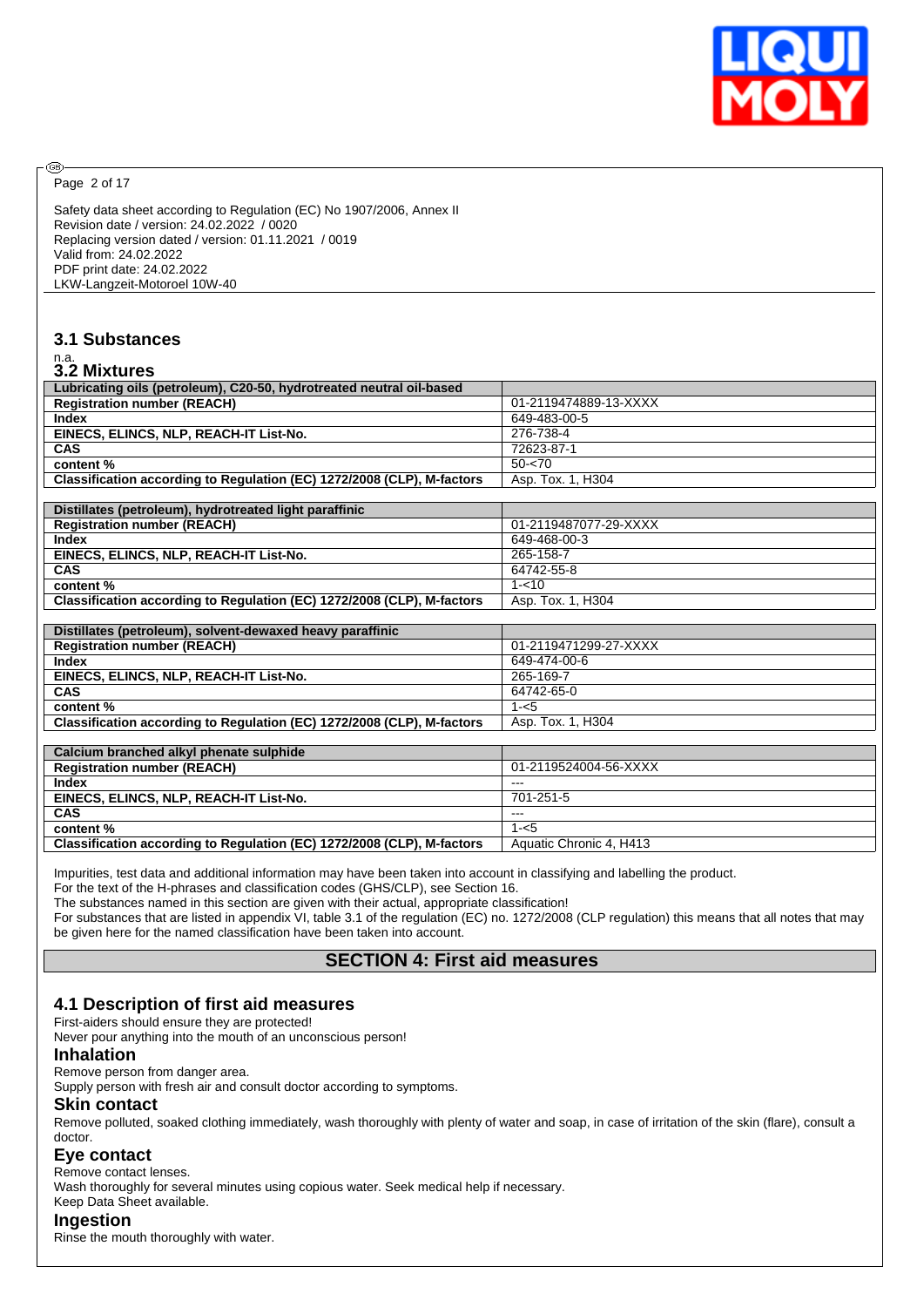

Safety data sheet according to Regulation (EC) No 1907/2006, Annex II Revision date / version: 24.02.2022 / 0020 Replacing version dated / version: 01.11.2021 / 0019 Valid from: 24.02.2022 PDF print date: 24.02.2022 LKW-Langzeit-Motoroel 10W-40 Page 3 of 17

#### Do not induce vomiting. Consult doctor immediately. **4.2 Most important symptoms and effects, both acute and delayed**

If applicable delayed symptoms and effects can be found in section 11 and the absorption route in section 4.1. The following may occur: Irritation of the eyes Drying of the skin. Dermatitis (skin inflammation) Sensitive individuals: Allergic reaction possible. In certain cases, the symptoms of poisoning may only appear after an extended period / after several hours.

### **4.3 Indication of any immediate medical attention and special treatment needed**

n.c.

അ

# **SECTION 5: Firefighting measures**

### **5.1 Extinguishing media Suitable extinguishing media**

CO<sub>2</sub> Foam Dry extinguisher Water jet spray

### **Unsuitable extinguishing media**

High volume water jet

### **5.2 Special hazards arising from the substance or mixture**

In case of fire the following can develop: Oxides of carbon Oxides of sulphur Oxides of phosphorus Toxic pyrolysis products. Flammable vapour/air mixtures

### **5.3 Advice for firefighters**

For personal protective equipment see Section 8. In case of fire and/or explosion do not breathe fumes. Protective respirator with independent air supply. According to size of fire Full protection, if necessary. Cool container at risk with water. Dispose of contaminated extinction water according to official regulations.

### **SECTION 6: Accidental release measures**

### **6.1 Personal precautions, protective equipment and emergency procedures**

### **6.1.1 For non-emergency personnel**

In case of spillage or accidental release, wear personal protective equipment as specified in section 8 to prevent contamination. Ensure sufficient ventilation, remove sources of ignition.

Avoid dust formation with solid or powder products.

Leave the danger zone if possible, use existing emergency plans if necessary.

Avoid formation of oil mist.

Remove possible causes of ignition - do not smoke.

Avoid contact with eyes or skin.

# If applicable, caution - risk of slipping.

# **6.1.2 For emergency responders**

See section 8 for suitable protective equipment and material specifications.

# **6.2 Environmental precautions**

If leakage occurs, dam up.

Resolve leaks if this possible without risk. Prevent from entering drainage system.

Prevent surface and ground-water infiltration, as well as ground penetration.

If accidental entry into drainage system occurs, inform responsible authorities.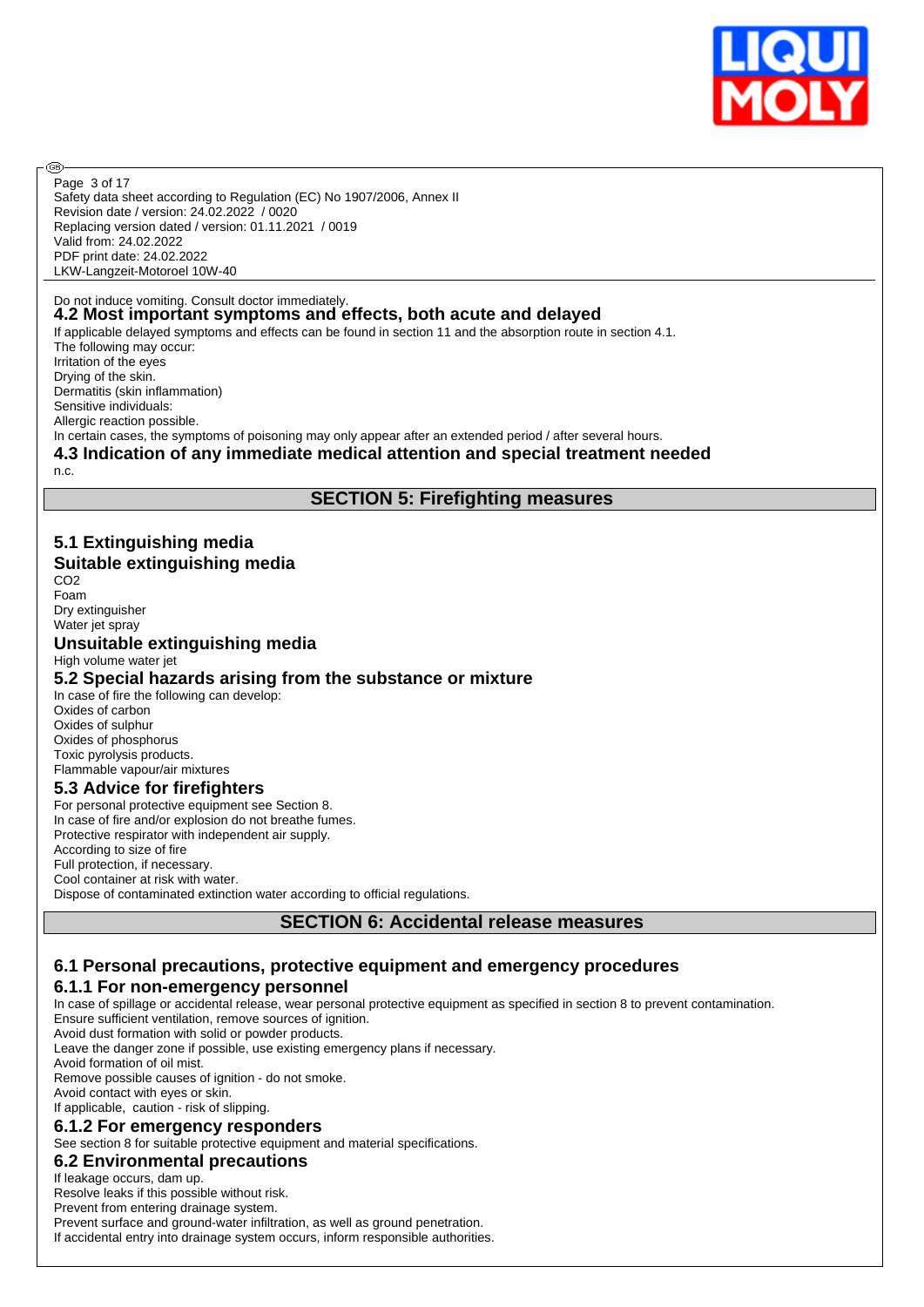

Page 4 of 17

@

Safety data sheet according to Regulation (EC) No 1907/2006, Annex II Revision date / version: 24.02.2022 / 0020 Replacing version dated / version: 01.11.2021 / 0019 Valid from: 24.02.2022 PDF print date: 24.02.2022 LKW-Langzeit-Motoroel 10W-40

### **6.3 Methods and material for containment and cleaning up**

Soak up with absorbent material (e.g. universal binding agent) and dispose of according to Section 13. Oil binder

Do not wash away with water or watery cleaning agents.

#### **6.4 Reference to other sections**

For personal protective equipment see Section 8 and for disposal instructions see Section 13.

#### **SECTION 7: Handling and storage**

In addition to information given in this section, relevant information can also be found in section 8 and 6.1.

#### **7.1 Precautions for safe handling**

### **7.1.1 General recommendations**

Avoid formation of oil mist.

Ensure good ventilation. Avoid contact with eyes or skin.

Do not carry cleaning cloths soaked in product in trouser pockets.

Do not heat to temperatures close to flash point.

Take measures against electrostatic charging, if appropriate.

Observe directions on label and instructions for use.

Use working methods according to operating instructions.

#### **7.1.2 Notes on general hygiene measures at the workplace**

General hygiene measures for the handling of chemicals are applicable.

Wash hands before breaks and at end of work.

Keep away from food, drink and animal feedingstuffs.

Remove contaminated clothing and protective equipment before entering areas in which food is consumed.

#### **7.2 Conditions for safe storage, including any incompatibilities**

Not to be stored in gangways or stair wells.

Store product closed and only in original packing.

Protect against moisture and store closed. Protect from direct sunlight and warming.

### **7.3 Specific end use(s)**

No information available at present.

### **SECTION 8: Exposure controls/personal protection**

### **8.1 Control parameters**

| @<br><b>Chemical Name</b>                      | Oil mist, mineral |                                    |                           |         | Content %: |
|------------------------------------------------|-------------------|------------------------------------|---------------------------|---------|------------|
| WEL-TWA: 5 mg/m3 (Mineral oil, excluding metal |                   | WEL-STEL:<br>$---$                 |                           | $- - -$ |            |
| working fluids, ACGIH)                         |                   |                                    |                           |         |            |
| Monitoring procedures:                         | . .               | Draeger - Oil Mist 1/a (67 33 031) |                           |         |            |
| BMGV:<br>$---$                                 |                   |                                    | Other information:<br>$-$ |         |            |

| Lubricating oils (petroleum), C20-50, hydrotreated neutral oil-based |                                                                                                  |                          |             |      |            |     |  |  |  |
|----------------------------------------------------------------------|--------------------------------------------------------------------------------------------------|--------------------------|-------------|------|------------|-----|--|--|--|
| Area of application                                                  | <b>Effect on health</b><br>Value<br>Unit<br><b>Note</b><br>Exposure route /<br><b>Descriptor</b> |                          |             |      |            |     |  |  |  |
|                                                                      | Environmental                                                                                    |                          |             |      |            |     |  |  |  |
|                                                                      | compartment                                                                                      |                          |             |      |            |     |  |  |  |
|                                                                      | Human - oral                                                                                     |                          | <b>PNEC</b> | 9,33 | mg/kg feed |     |  |  |  |
| Consumer                                                             | Human - inhalation                                                                               | Long term, local effects | <b>DNEL</b> | 1.2  | mq/m3      | 24h |  |  |  |
| Workers / employees                                                  | Human - inhalation                                                                               | Long term, local effects | DNEL        | 5.4  | mq/m3      | -8h |  |  |  |

| Distillates (petroleum), hydrotreated light paraffinic |                                                  |                         |                   |       |             |             |  |
|--------------------------------------------------------|--------------------------------------------------|-------------------------|-------------------|-------|-------------|-------------|--|
| Area of application                                    | Exposure route /<br>Environmental<br>compartment | <b>Effect on health</b> | <b>Descriptor</b> | Value | <b>Unit</b> | <b>Note</b> |  |
|                                                        |                                                  |                         |                   |       |             |             |  |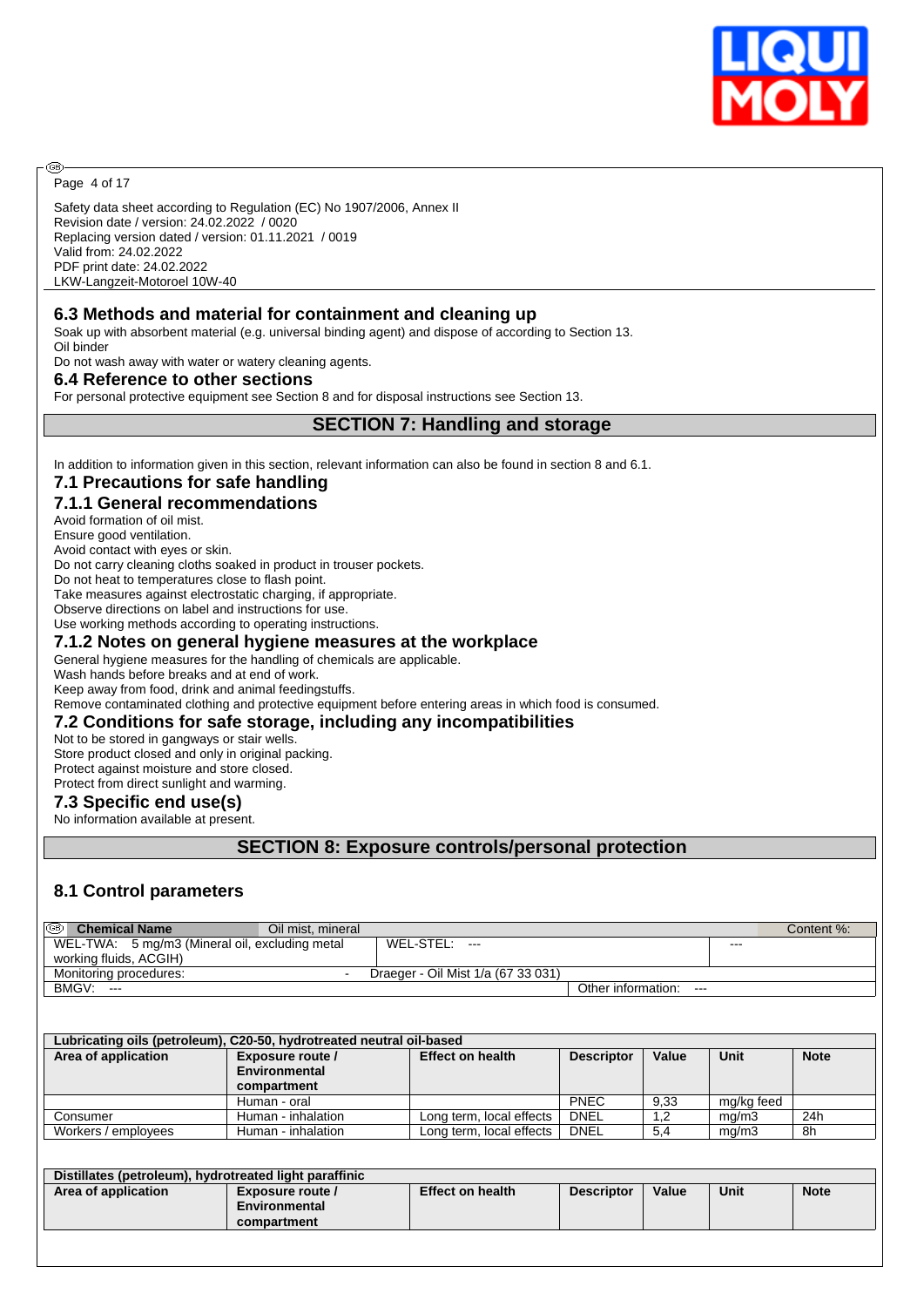

 $\circledcirc$ Page 5 of 17

Safety data sheet according to Regulation (EC) No 1907/2006, Annex II Revision date / version: 24.02.2022 / 0020 Replacing version dated / version: 01.11.2021 / 0019 Valid from: 24.02.2022 PDF print date: 24.02.2022 LKW-Langzeit-Motoroel 10W-40

|                     | Environment - oral (animal<br>feed) |                                | <b>PNEC</b> | 9,33 | mg/kg feed      |
|---------------------|-------------------------------------|--------------------------------|-------------|------|-----------------|
| Consumer            | Human - inhalation                  | Long term, local effects       | <b>DNEL</b> | 1.19 | mg/m3           |
| Consumer            | Human - oral                        | Long term, systemic<br>effects | <b>DNEL</b> | 0.74 | mg/kg<br>bw/dav |
| Workers / employees | Human - inhalation                  | Long term, local effects       | <b>DNEL</b> | 5.6  | mq/m3           |
| Workers / employees | Human - dermal                      | Long term, systemic<br>effects | <b>DNEL</b> | 0.97 | mg/kg<br>bw/dav |
| Workers / employees | Human - inhalation                  | Long term, systemic<br>effects | <b>DNEL</b> | 2,7  | mq/m3           |

| Distillates (petroleum), solvent-dewaxed heavy paraffinic |                                   |                          |                   |       |             |             |  |  |
|-----------------------------------------------------------|-----------------------------------|--------------------------|-------------------|-------|-------------|-------------|--|--|
| Area of application                                       | Exposure route /<br>Environmental | <b>Effect on health</b>  | <b>Descriptor</b> | Value | <b>Unit</b> | <b>Note</b> |  |  |
|                                                           | compartment                       |                          |                   |       |             |             |  |  |
|                                                           | Environment - oral (animal        |                          | <b>PNEC</b>       | 9,33  | mg/kg feed  |             |  |  |
|                                                           | feed)                             |                          |                   |       |             |             |  |  |
| Consumer                                                  | Human - inhalation                | Long term, local effects | DNEL              | 1.2   | ma/m3       |             |  |  |
| Workers / employees                                       | Human - inhalation                | Long term, local effects | <b>DNEL</b>       | 5,4   | mq/m3       |             |  |  |

| Calcium branched alkyl phenate sulphide |                                                            |                                 |                   |                |                 |             |
|-----------------------------------------|------------------------------------------------------------|---------------------------------|-------------------|----------------|-----------------|-------------|
| Area of application                     | Exposure route /<br>Environmental<br>compartment           | <b>Effect on health</b>         | <b>Descriptor</b> | Value          | <b>Unit</b>     | <b>Note</b> |
|                                         | Environment - freshwater                                   |                                 | PNEC              | 0.5            | mq/l            |             |
|                                         | Environment - marine                                       |                                 | <b>PNEC</b>       | 0.04           | mq/l            |             |
|                                         | Environment - sediment,<br>freshwater                      |                                 | <b>PNEC</b>       | 43500          | mg/kg dw        |             |
|                                         | Environment - sediment,<br>marine                          |                                 | <b>PNEC</b>       | 3480           | mg/kg dw        |             |
|                                         | Environment - soil                                         |                                 | <b>PNEC</b>       | 8850           | mg/kg dw        |             |
|                                         | Environment - sewage<br>treatment plant                    |                                 | PNEC              | 100            | mq/l            |             |
|                                         | Environment - water.<br>sporadic (intermittent)<br>release |                                 | PNEC              | $\overline{5}$ | mg/l            |             |
|                                         | Environment - oral (animal<br>feed)                        |                                 | <b>PNEC</b>       | 13.333         | g/kg feed       |             |
| Consumer                                | Human - oral                                               | Short term, systemic<br>effects | <b>DNEL</b>       | 50             | mg/kg<br>bw/day |             |
| Consumer                                | Human - oral                                               | Long term, systemic<br>effects  | <b>DNEL</b>       | 0,25           | mg/kg<br>bw/day |             |
| Consumer                                | Human - dermal                                             | Short term, systemic<br>effects | <b>DNEL</b>       | 40             | mg/kg<br>bw/day |             |
| Consumer                                | Human - dermal                                             | Long term, systemic<br>effects  | <b>DNEL</b>       | 0,25           | mg/kg<br>bw/day |             |
| Consumer                                | Human - inhalation                                         | Short term, systemic<br>effects | <b>DNEL</b>       | 0.0067         | mg/m3           |             |
| Consumer                                | Human - inhalation                                         | Long term, systemic<br>effects  | <b>DNEL</b>       | 0.87           | mg/m3           |             |
| Workers / employees                     | Human - dermal                                             | Short term, systemic<br>effects | <b>DNEL</b>       | 80             | mg/kg<br>bw/day |             |
| Workers / employees                     | Human - dermal                                             | Long term, systemic<br>effects  | <b>DNEL</b>       | 0,5            | mg/kg<br>bw/day |             |
| Workers / employees                     | Human - inhalation                                         | Short term, systemic<br>effects | <b>DNEL</b>       | 133.6          | mg/m3           |             |
| Workers / employees                     | Human - inhalation                                         | Long term, systemic<br>effects  | <b>DNEL</b>       | 3,5            | mg/m3           |             |

**Distillates (petroleum), hydrotreated heavy paraffinic**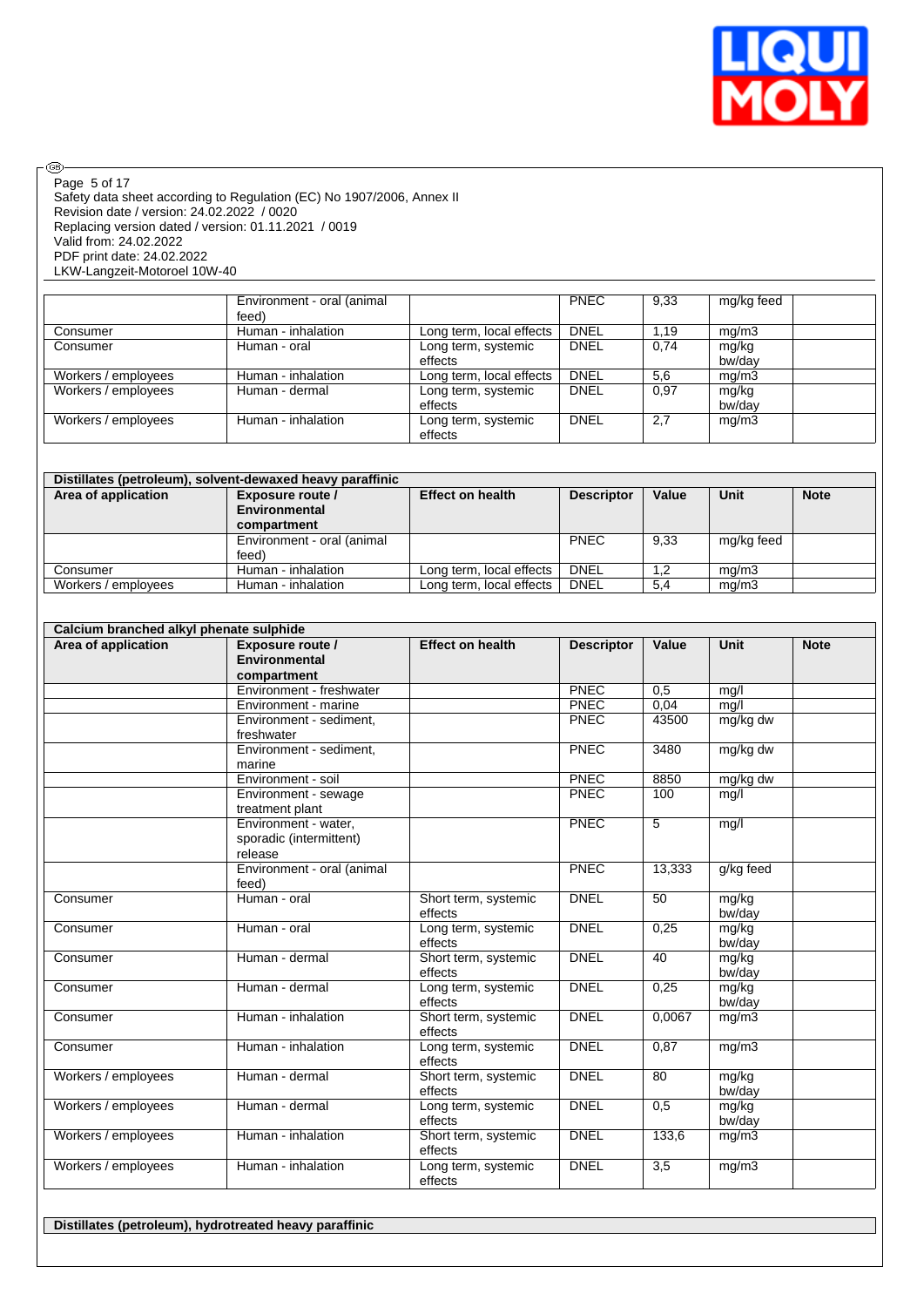

Safety data sheet according to Regulation (EC) No 1907/2006, Annex II Revision date / version: 24.02.2022 / 0020 Replacing version dated / version: 01.11.2021 / 0019 Valid from: 24.02.2022 PDF print date: 24.02.2022 LKW-Langzeit-Motoroel 10W-40 Page 6 of 17

അ

| Area of application | Exposure route /<br>Environmental<br>compartment | <b>Effect on health</b> | <b>Descriptor</b> | Value | Unit       | <b>Note</b> |
|---------------------|--------------------------------------------------|-------------------------|-------------------|-------|------------|-------------|
|                     | Environment - oral (animal<br>feed)              |                         | <b>PNEC</b>       | 9,33  | mg/kg feed |             |

 WEL-TWA = Workplace Exposure Limit - Long-term exposure limit (8-hour TWA (= time weighted average) reference period) EH40. AGW = "Arbeitsplatzgrenzwert" (workplace limit value, Germany).

(8) = Inhalable fraction (Directive 2017/164/EU, Directive 2004/37/CE). (9) = Respirable fraction (Directive 2017/164/EU, Directive 2004/37/CE). (11) = Inhalable fraction (Directive 2004/37/CE). (12) = Inhalable fraction. Respirable fraction in those Member States that implement, on the date of the entry into force of this Directive, a biomonitoring system with a biological limit value not exceeding 0,002 mg Cd/g creatinine in urine (Directive 2004/37/CE). | WEL-STEL = Workplace Exposure Limit - Short-term exposure limit (15-minute reference period).

(8) = Inhalable fraction (2017/164/EU, 2017/2398/EU). (9) = Respirable fraction (2017/164/EU, 2017/2398/EU). (10) = Short-term exposure limit value in relation to a reference period of 1 minute (2017/164/EU). | BMGV = Biological monitoring guidance value EH40. BGW = "Biologischer Grenzwert" (biological limit value, Germany) | Other information: Sen = Capable of causing occupational asthma. Sk = Can be absorbed through skin. Carc = Capable of causing cancer and/or heritable genetic damage.

\*\* = The exposure limit for this substance is repealed through the TRGS 900 (Germany) of January 2006 with the goal of revision.

 $(13)$  = The substance can cause sensitisation of the skin and of the respiratory tract (Directive 2004/37/CE),  $(14)$  = The substance can cause sensitisation of the skin (Directive 2004/37/CE).

### **8.2 Exposure controls 8.2.1 Appropriate engineering controls**

Ensure good ventilation. This can be achieved by local suction or general air extraction.

If this is insufficient to maintain the concentration under the WEL or AGW values, suitable breathing protection should be worn.

Applies only if maximum permissible exposure values are listed here.

Suitable assessment methods for reviewing the effectiveness of protection measures adopted include metrological and non-metrological investigative techniques.

These are specified by e.g. EN 14042.

EN 14042 "Workplace atmospheres. Guide for the application and use of procedures for the assessment of exposure to chemical and biological agents".

### **8.2.2 Individual protection measures, such as personal protective equipment**

General hygiene measures for the handling of chemicals are applicable.

Wash hands before breaks and at end of work.

Keep away from food, drink and animal feedingstuffs.

Remove contaminated clothing and protective equipment before entering areas in which food is consumed.

Eye/face protection: Tight fitting protective goggles (EN 166) with side protection, with danger of splashes.

Skin protection - Hand protection: Protective gloves, oil resistant (EN ISO 374). If applicable Protective nitrile gloves (EN ISO 374). Minimum layer thickness in mm: 0,4 Permeation time (penetration time) in minutes: > 480 The breakthrough times determined in accordance with EN 16523-1 were not obtained under practical conditions. The recommended maximum wearing time is 50% of breakthrough time. Protective gloves made of polyvinyl alcohol (EN ISO 374). Protective Viton® / fluoroelastomer gloves (EN ISO 374). Protective hand cream recommended. Skin protection - Other:

Protective working garments (e.g. safety shoes EN ISO 20345, long-sleeved protective working garments).

Respiratory protection: Normally not necessary. With oil mist formation: Filter A2 P2 (EN 14387), code colour brown, white Observe wearing time limitations for respiratory protection equipment.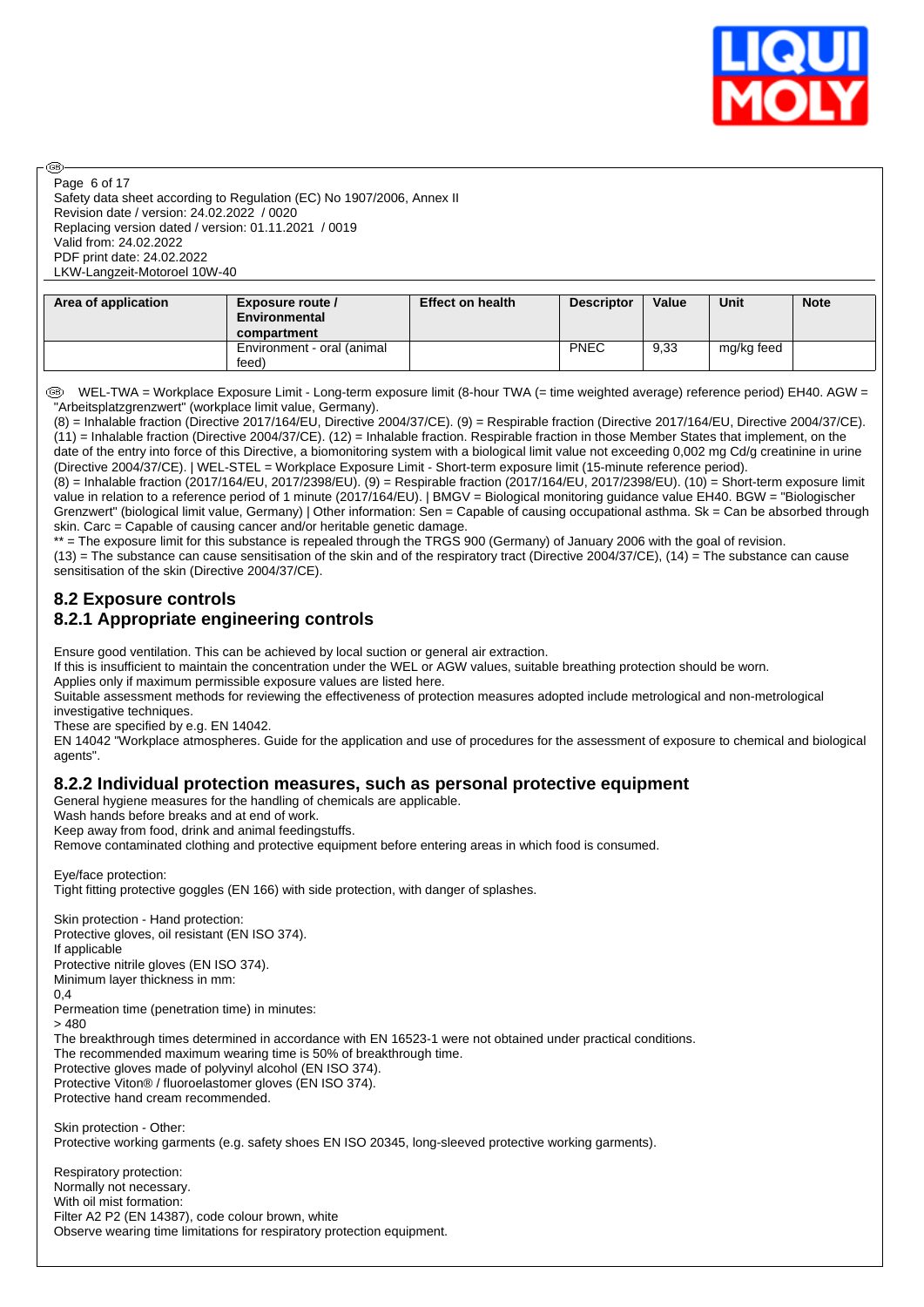

Safety data sheet according to Regulation (EC) No 1907/2006, Annex II Revision date / version: 24.02.2022 / 0020 Replacing version dated / version: 01.11.2021 / 0019 Valid from: 24.02.2022 PDF print date: 24.02.2022 LKW-Langzeit-Motoroel 10W-40 Page 7 of 17

Thermal hazards:

**®** 

If applicable, these are included in the individual protective measures (eye/face protection, skin protection, respiratory protection).

Additional information on hand protection - No tests have been performed.

In the case of mixtures, the selection has been made according to the knowledge available and the information about the contents. Selection of materials derived from glove manufacturer's indications.

Final selection of glove material must be made taking the breakthrough times, permeation rates and degradation into account. Selection of a suitable glove depends not only on the material but also on other quality characteristics and varies from manufacturer to manufacturer.

In the case of mixtures, the resistance of glove materials cannot be predicted and must therefore be tested before use. The exact breakthrough time of the glove material can be requested from the protective glove manufacturer and must be observed.

### **8.2.3 Environmental exposure controls**

No information available at present.

### **SECTION 9: Physical and chemical properties**

### **9.1 Information on basic physical and chemical properties**

| Physical state:                                           | Liquid                                               |
|-----------------------------------------------------------|------------------------------------------------------|
| Colour:                                                   | <b>Brown</b>                                         |
| Odour:                                                    | Characteristic                                       |
| Melting point/freezing point:                             | There is no information available on this parameter. |
| Boiling point or initial boiling point and boiling range: | There is no information available on this parameter. |
| Flammability:                                             | Flammable                                            |
| Lower explosion limit:                                    | There is no information available on this parameter. |
| Upper explosion limit:                                    | There is no information available on this parameter. |
| Flash point:                                              | 230 °C                                               |
| Auto-ignition temperature:                                | There is no information available on this parameter. |
| Decomposition temperature:                                | There is no information available on this parameter. |
| pH:                                                       | Mixture is non-soluble (in water).                   |
| Kinematic viscosity:                                      | 95,2 mm2/s (40°C)                                    |
| Kinematic viscosity:                                      | 14,1 mm2/s (100°C)                                   |
| Solubility:                                               | Insoluble                                            |
| Partition coefficient n-octanol/water (log value):        | Does not apply to mixtures.                          |
| Vapour pressure:                                          | There is no information available on this parameter. |
| Density and/or relative density:                          | $0.861$ g/ml                                         |
| Relative vapour density:                                  | There is no information available on this parameter. |
| Particle characteristics:                                 | Does not apply to liquids.                           |
| 9.2 Other information                                     |                                                      |
| Explosives:                                               | Product is not explosive.                            |
| Oxidising liquids:                                        | No                                                   |

### **SECTION 10: Stability and reactivity**

| <b>10.1 Reactivity</b><br>The product has not been tested. |
|------------------------------------------------------------|
| <b>10.2 Chemical stability</b>                             |
| Stable with proper storage and handling.                   |
| 10.3 Possibility of hazardous reactions                    |
| No decomposition if used as intended.                      |
| <b>10.4 Conditions to avoid</b>                            |
| Protect from humidity.                                     |
| Open flame, ignition sources                               |
| 10.5 Incompatible materials                                |
| Avoid contact with strong oxidizing agents.                |
| 10.6 Hazardous decomposition products                      |
| No decomposition when used as directed.                    |
| <b>SECTION 11: Toxicological information</b>               |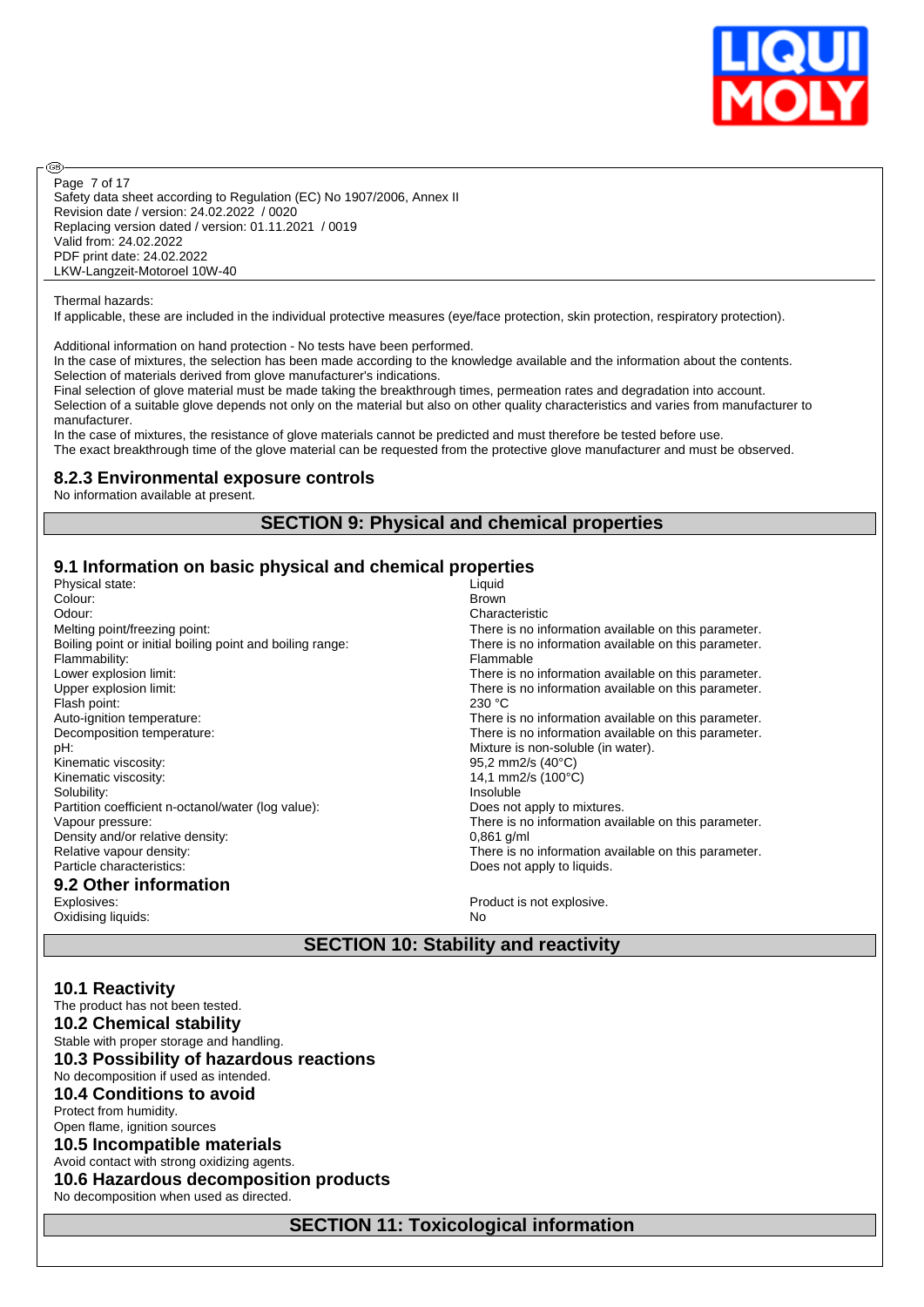

 $\circledcirc$ Page 8 of 17

Safety data sheet according to Regulation (EC) No 1907/2006, Annex II Revision date / version: 24.02.2022 / 0020 Replacing version dated / version: 01.11.2021 / 0019 Valid from: 24.02.2022 PDF print date: 24.02.2022 LKW-Langzeit-Motoroel 10W-40

### **11.1. Information on hazard classes as defined in Regulation (EC) No 1272/2008**

Possibly more information on health effects, see Section 2.1 (classification).

| LKW-Langzeit-Motoroel 10W-40     |                 |       |      |          |                    |              |
|----------------------------------|-----------------|-------|------|----------|--------------------|--------------|
| <b>Toxicity / effect</b>         | <b>Endpoint</b> | Value | Unit | Organism | <b>Test method</b> | <b>Notes</b> |
| Acute toxicity, by oral route:   |                 |       |      |          |                    | n.d.a.       |
| Acute toxicity, by dermal route: |                 |       |      |          |                    | n.d.a.       |
| Acute toxicity, by inhalation:   |                 |       |      |          |                    | n.d.a.       |
| Skin corrosion/irritation:       |                 |       |      |          |                    | n.d.a.       |
| Serious eye damage/irritation:   |                 |       |      |          |                    | n.d.a.       |
| Respiratory or skin              |                 |       |      |          |                    | n.d.a.       |
| sensitisation:                   |                 |       |      |          |                    |              |
| Germ cell mutagenicity:          |                 |       |      |          |                    | n.d.a.       |
| Carcinogenicity:                 |                 |       |      |          |                    | n.d.a.       |
| Reproductive toxicity:           |                 |       |      |          |                    | n.d.a.       |
| Specific target organ toxicity - |                 |       |      |          |                    | n.d.a.       |
| single exposure (STOT-SE):       |                 |       |      |          |                    |              |
| Specific target organ toxicity - |                 |       |      |          |                    | n.d.a.       |
| repeated exposure (STOT-RE):     |                 |       |      |          |                    |              |
| Aspiration hazard:               |                 |       |      |          |                    | n.d.a.       |
| Symptoms:                        |                 |       |      |          |                    | n.d.a.       |

| Lubricating oils (petroleum), C20-50, hydrotreated neutral oil-based |                 |       |         |                           |                                                                           |                                                                                    |
|----------------------------------------------------------------------|-----------------|-------|---------|---------------------------|---------------------------------------------------------------------------|------------------------------------------------------------------------------------|
| <b>Toxicity / effect</b>                                             | <b>Endpoint</b> | Value | Unit    | Organism                  | <b>Test method</b>                                                        | <b>Notes</b>                                                                       |
| Acute toxicity, by oral route:                                       | LD50            | >5000 | mg/kg   | Rat                       | OECD 401 (Acute Oral<br>Toxicity)                                         |                                                                                    |
| Acute toxicity, by dermal route:                                     | LD50            | >5000 | mg/kg   | Rabbit                    | OECD 402 (Acute<br>Dermal Toxicity)                                       |                                                                                    |
| Acute toxicity, by inhalation:                                       | <b>LC50</b>     | >5,53 | mg/l/4h | $\overline{Rat}$          | OECD 403 (Acute<br>Inhalation Toxicity)                                   |                                                                                    |
| Skin corrosion/irritation:                                           |                 |       |         | Rabbit                    | OECD 404 (Acute<br>Dermal<br>Irritation/Corrosion)                        | Not irritant,<br>Repeated<br>exposure may<br>cause skin<br>dryness or<br>cracking. |
| Serious eye damage/irritation:                                       |                 |       |         | Rabbit                    | OECD 405 (Acute Eye<br>Irritation/Corrosion)                              | Not irritant                                                                       |
| Respiratory or skin<br>sensitisation:                                |                 |       |         | Guinea pig                | OECD 406 (Skin<br>Sensitisation)                                          | No (skin contact)                                                                  |
| Germ cell mutagenicity:                                              |                 |       |         | Salmonella<br>typhimurium | OECD 471 (Bacterial<br><b>Reverse Mutation Test)</b>                      | Negative,<br>Analogous<br>conclusion                                               |
| Germ cell mutagenicity:                                              |                 |       |         |                           | OECD 473 (In Vitro<br>Mammalian<br>Chromosome<br><b>Aberration Test)</b>  | Negative,<br>Analogous<br>conclusion<br>Chinese hamster                            |
| Germ cell mutagenicity:                                              |                 |       |         | Mouse                     | OECD 476 (In Vitro<br><b>Mammalian Cell Gene</b><br><b>Mutation Test)</b> | Negative,<br>Analogous<br>conclusion                                               |
| Germ cell mutagenicity:                                              |                 |       |         | Mouse                     | OECD 474 (Mammalian<br>Erythrocyte<br>Micronucleus Test)                  | Negative,<br>Analogous<br>conclusion                                               |
| Carcinogenicity:                                                     |                 |       |         |                           | OECD 453 (Combined<br>Chronic<br>Toxicity/Carcinogenicity<br>Studies)     | Negative                                                                           |
| Carcinogenicity:                                                     |                 |       |         | Mouse                     | <b>OECD 451</b><br>(Carcinogenicity Studies)                              | Negative,<br>Analogous<br>conclusion                                               |
| Reproductive toxicity:                                               |                 |       |         |                           | OECD 414 (Prenatal<br><b>Developmental Toxicity</b><br>Study)             | Negative                                                                           |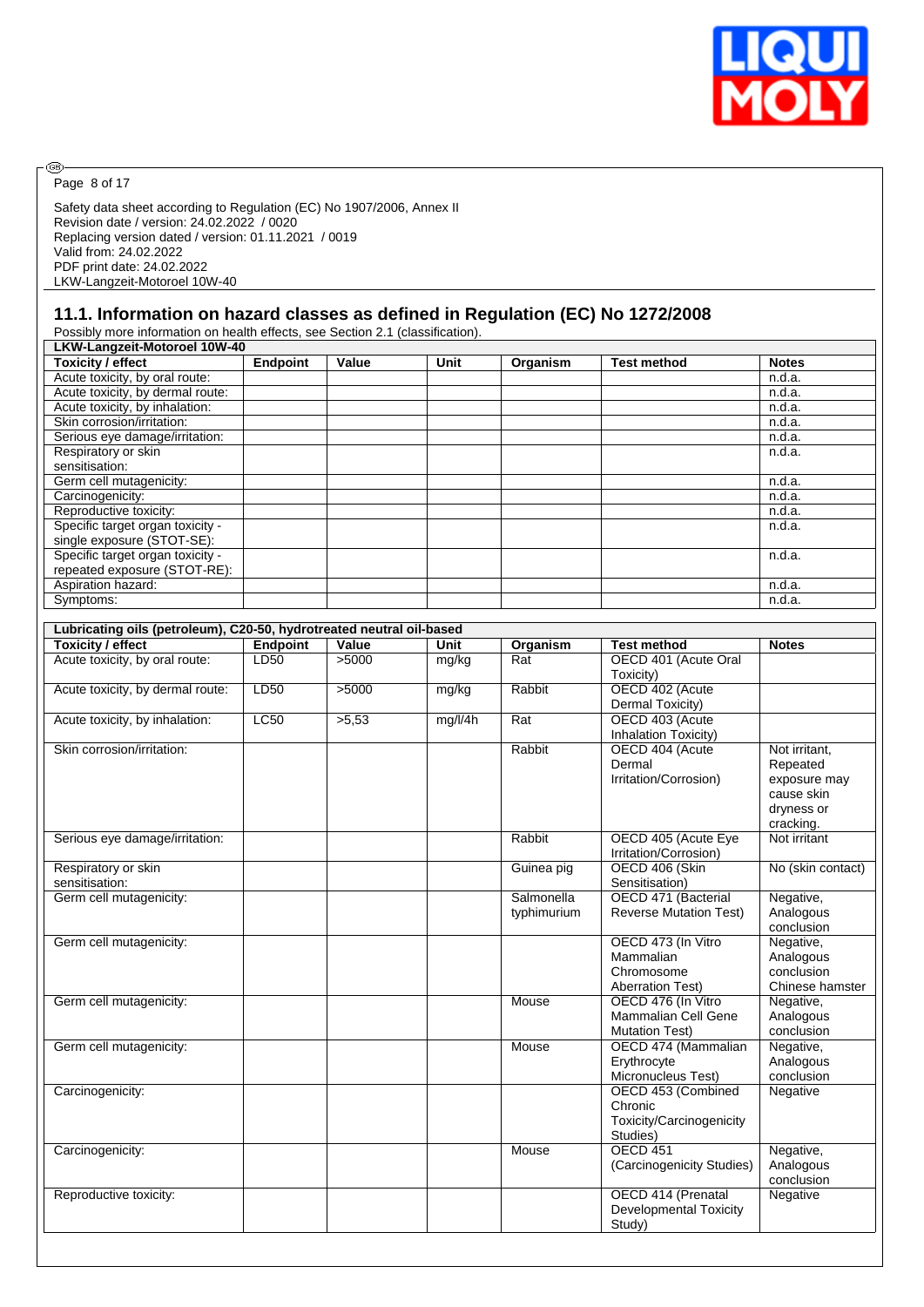

| ®                                                                                                                                                                                                                                                                                   |                  |       |         |            |                                                                                         |                                                  |
|-------------------------------------------------------------------------------------------------------------------------------------------------------------------------------------------------------------------------------------------------------------------------------------|------------------|-------|---------|------------|-----------------------------------------------------------------------------------------|--------------------------------------------------|
| Page 9 of 17<br>Safety data sheet according to Regulation (EC) No 1907/2006, Annex II<br>Revision date / version: 24.02.2022 / 0020<br>Replacing version dated / version: 01.11.2021 / 0019<br>Valid from: 24.02.2022<br>PDF print date: 24.02.2022<br>LKW-Langzeit-Motoroel 10W-40 |                  |       |         |            |                                                                                         |                                                  |
| Reproductive toxicity:                                                                                                                                                                                                                                                              |                  |       |         |            | OECD 421<br>(Reproduction/Developm<br>ental Toxicity Screening                          | Negative                                         |
| Reproductive toxicity:                                                                                                                                                                                                                                                              |                  |       |         | Rat        | Test)<br><b>OECD 421</b><br>(Reproduction/Developm<br>ental Toxicity Screening<br>Test) | Negative,<br>Analogous<br>conclusion             |
| Specific target organ toxicity -<br>repeated exposure (STOT-RE):                                                                                                                                                                                                                    |                  |       |         |            | OECD 453 (Combined<br>Chronic<br>Toxicity/Carcinogenicity<br>Studies)                   | Negative                                         |
| Specific target organ toxicity -<br>repeated exposure (STOT-RE):                                                                                                                                                                                                                    |                  |       |         |            | OECD 408 (Repeated<br>Dose 90-Day Oral<br>Toxicity Study in<br>Rodents)                 | Negative                                         |
| Specific target organ toxicity -<br>repeated exposure (STOT-RE):                                                                                                                                                                                                                    |                  |       |         |            | OECD 410 (Repeated<br>Dose Dermal Toxicity -<br>90-Day)                                 | Negative                                         |
| Specific target organ toxicity -<br>repeated exposure (STOT-RE):                                                                                                                                                                                                                    |                  |       |         |            | OECD 411 (Subchronic<br>Dermal Toxicity - 90-day<br>Study)                              | Negative                                         |
| Specific target organ toxicity -<br>repeated exposure (STOT-RE):                                                                                                                                                                                                                    |                  |       |         |            | OECD 412 (Subacute<br>Inhalation Toxicity - 28-<br>Day Study)                           | Negative                                         |
| Aspiration hazard:                                                                                                                                                                                                                                                                  |                  |       |         |            |                                                                                         | Asp. Tox. 1                                      |
| Distillates (petroleum), hydrotreated light paraffinic                                                                                                                                                                                                                              |                  |       |         |            |                                                                                         |                                                  |
| <b>Toxicity / effect</b>                                                                                                                                                                                                                                                            | <b>Endpoint</b>  | Value | Unit    | Organism   | <b>Test method</b>                                                                      | <b>Notes</b>                                     |
| Acute toxicity, by oral route:                                                                                                                                                                                                                                                      | LD50             | >5000 | mg/kg   | Rat        | OECD 401 (Acute Oral<br>Toxicity)                                                       | Analogous<br>conclusion                          |
| Acute toxicity, by dermal route:                                                                                                                                                                                                                                                    | LD <sub>50</sub> | >5000 | mg/kg   | Rabbit     | OECD 402 (Acute<br>Dermal Toxicity)                                                     | Analogous<br>conclusion                          |
| Acute toxicity, by inhalation:                                                                                                                                                                                                                                                      | LC50             | >5,53 | mg/l/4h | Rat        | OECD 403 (Acute<br>Inhalation Toxicity)                                                 | Aerosol,<br>Analogous<br>conclusion              |
| Skin corrosion/irritation:                                                                                                                                                                                                                                                          |                  |       |         | Rabbit     | OECD 404 (Acute<br>Dermal<br>Irritation/Corrosion)                                      | Not irritant,<br>Analogous<br>conclusion         |
| Serious eye damage/irritation:                                                                                                                                                                                                                                                      |                  |       |         | Rabbit     | OECD 405 (Acute Eye<br>Irritation/Corrosion)                                            | Not irritant,<br>Analogous<br>conclusion         |
| Respiratory or skin<br>sensitisation:                                                                                                                                                                                                                                               |                  |       |         | Guinea pig | OECD 406 (Skin<br>Sensitisation)                                                        | No (skin<br>contact),<br>Analogous<br>conclusion |
| Germ cell mutagenicity:                                                                                                                                                                                                                                                             |                  |       |         | Salmonella | OECD 471 (Bacterial                                                                     | Negative,                                        |

|                           |              |      |       |             |                               | .                |
|---------------------------|--------------|------|-------|-------------|-------------------------------|------------------|
|                           |              |      |       |             |                               | conclusion       |
| Germ cell mutagenicity:   |              |      |       | Salmonella  | OECD 471 (Bacterial           | Negative,        |
|                           |              |      |       | typhimurium | <b>Reverse Mutation Test)</b> | Analogous        |
|                           |              |      |       |             |                               | conclusion       |
| Germ cell mutagenicity:   |              |      |       | Mammalian   | OECD 473 (In Vitro            | Negative,        |
|                           |              |      |       |             | Mammalian                     | Analogous        |
|                           |              |      |       |             | Chromosome                    | conclusionChines |
|                           |              |      |       |             | <b>Aberration Test)</b>       | e hamster        |
| Reproductive toxicity     |              |      |       | Rat         | OECD 414 (Prenatal            | Negative,        |
| (Developmental toxicity): |              |      |       |             | <b>Developmental Toxicity</b> | Analogous        |
|                           |              |      |       |             | Study)                        | conclusion       |
| Carcinogenicity:          |              |      |       | Mouse       | <b>OECD 451</b>               | Negative,        |
|                           |              |      |       |             | (Carcinogenicity Studies)     | Analogous        |
|                           |              |      |       |             |                               | conclusiondermal |
| Reproductive toxicity:    | <b>NOAEL</b> | 1000 | mg/kg | Rat         | OECD 421                      | Analogous        |
|                           |              |      | bw/d  |             | (Reproduction/Developm        | conclusiondermal |
|                           |              |      |       |             | ental Toxicity Screening      |                  |
|                           |              |      |       |             | Test)                         |                  |
| Aspiration hazard:        |              |      |       |             |                               | Yes              |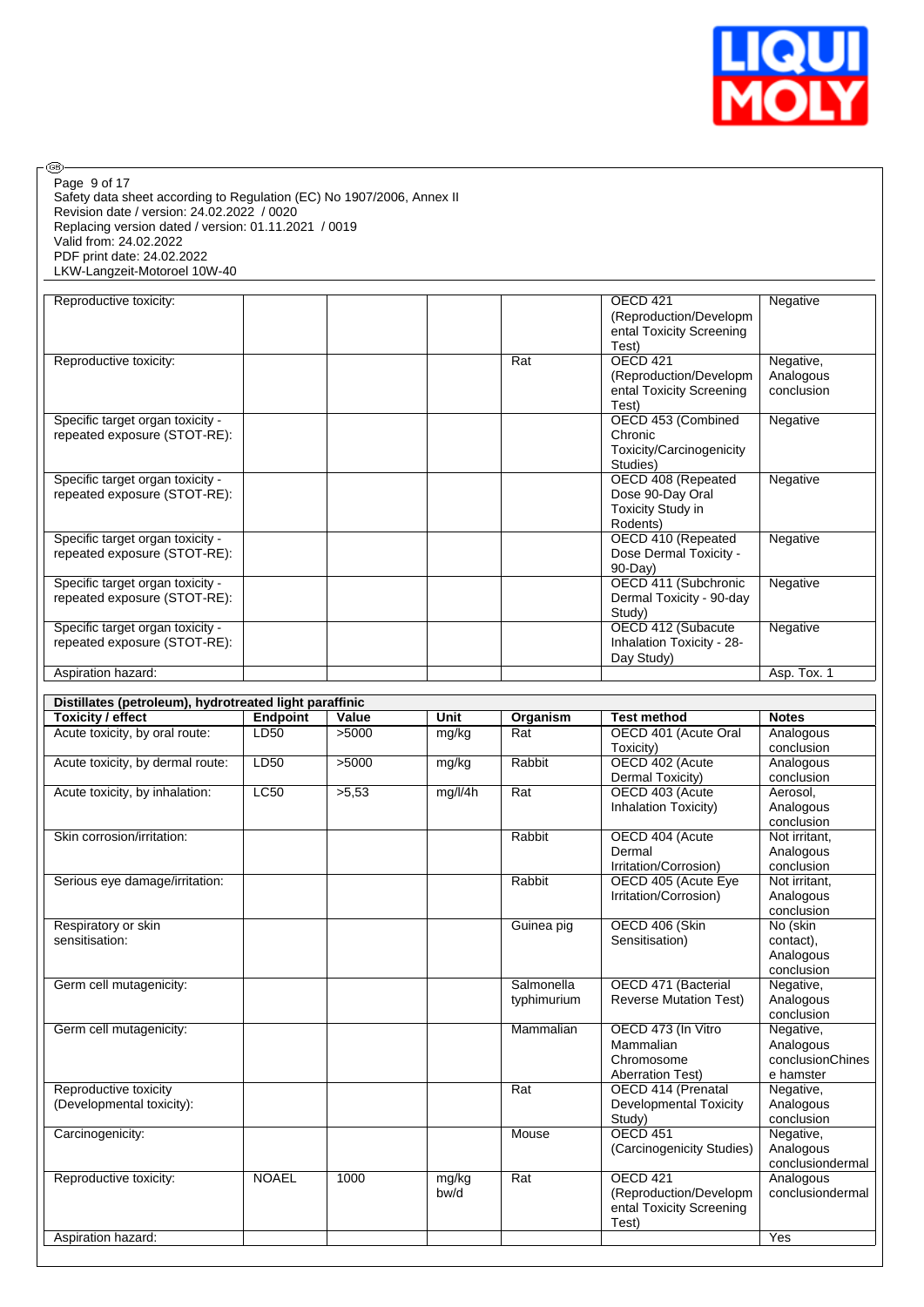

| @ි                                                                    |                 |       |         |             |                                           |                        |
|-----------------------------------------------------------------------|-----------------|-------|---------|-------------|-------------------------------------------|------------------------|
| Page 10 of 17                                                         |                 |       |         |             |                                           |                        |
| Safety data sheet according to Regulation (EC) No 1907/2006, Annex II |                 |       |         |             |                                           |                        |
| Revision date / version: 24.02.2022 / 0020                            |                 |       |         |             |                                           |                        |
| Replacing version dated / version: 01.11.2021 / 0019                  |                 |       |         |             |                                           |                        |
| Valid from: 24.02.2022                                                |                 |       |         |             |                                           |                        |
| PDF print date: 24.02.2022                                            |                 |       |         |             |                                           |                        |
| LKW-Langzeit-Motoroel 10W-40                                          |                 |       |         |             |                                           |                        |
|                                                                       |                 |       |         |             |                                           |                        |
| Specific target organ toxicity -                                      | <b>NOAEL</b>    | 125   | mg/kg   | Rat         | OECD 408 (Repeated                        | Analogous              |
| repeated exposure (STOT-RE),                                          |                 |       | bw/d    |             | Dose 90-Day Oral                          | conclusion             |
| oral:                                                                 |                 |       |         |             | Toxicity Study in                         |                        |
|                                                                       |                 |       |         |             | Rodents)                                  |                        |
| Specific target organ toxicity -                                      | <b>NOAEL</b>    | <30   | mg/kg   | Rat         | OECD 411 (Subchronic                      | Analogous              |
| repeated exposure (STOT-RE),                                          |                 |       | bw/d    |             | Dermal Toxicity - 90-day                  | conclusion             |
| dermal:                                                               |                 |       |         |             | Study)                                    |                        |
| Specific target organ toxicity -                                      | <b>NOAEL</b>    | 1000  | mg/kg   | Rabbit      | OECD 410 (Repeated                        | Analogous              |
| repeated exposure (STOT-RE),                                          |                 |       |         |             | Dose Dermal Toxicity -                    | conclusion             |
| dermal:                                                               |                 |       |         |             | 90-Day)                                   |                        |
| Specific target organ toxicity -                                      | <b>NOAEL</b>    | 0,05  | mg/l    | Rat         | OECD 412 (Subacute                        | Aerosol,               |
| repeated exposure (STOT-RE),                                          |                 |       |         |             | Inhalation Toxicity - 28-                 | Analogous              |
| inhalat.:                                                             |                 |       |         |             | Day Study)                                | conclusion             |
| Specific target organ toxicity -                                      | <b>NOAEL</b>    | 0,15  | mg/l    | Rat         |                                           | Aerosol.               |
| repeated exposure (STOT-RE),                                          |                 |       |         |             |                                           | Analogous              |
| inhalat.:                                                             |                 |       |         |             |                                           | conclusion13           |
|                                                                       |                 |       |         |             |                                           | weeks                  |
|                                                                       |                 |       |         |             |                                           |                        |
| Distillates (petroleum), solvent-dewaxed heavy paraffinic             |                 |       |         |             |                                           |                        |
| <b>Toxicity / effect</b>                                              | <b>Endpoint</b> | Value | Unit    | Organism    | <b>Test method</b>                        | <b>Notes</b>           |
| Acute toxicity, by oral route:                                        | LD50            | >5000 | mg/kg   | Rat         | OECD 401 (Acute Oral                      |                        |
|                                                                       |                 |       |         |             | Toxicity)                                 |                        |
| Acute toxicity, by dermal route:                                      | LD50            | >5000 | mg/kg   | Rabbit      | OECD 402 (Acute                           |                        |
|                                                                       |                 |       |         |             | Dermal Toxicity)                          |                        |
| Acute toxicity, by inhalation:                                        | LD50            | >5,53 | mg/l/4h | Rat         | OECD 403 (Acute                           | Aerosol                |
|                                                                       |                 |       |         |             | Inhalation Toxicity)                      |                        |
| Skin corrosion/irritation:                                            |                 |       |         | Rabbit      | OECD 404 (Acute                           | Not irritant,          |
|                                                                       |                 |       |         |             | Dermal                                    | Analogous              |
|                                                                       |                 |       |         |             | Irritation/Corrosion)                     | conclusion             |
| Serious eye damage/irritation:                                        |                 |       |         | Rabbit      | OECD 405 (Acute Eye                       | Not irritant,          |
|                                                                       |                 |       |         |             | Irritation/Corrosion)                     | Analogous              |
|                                                                       |                 |       |         |             |                                           | conclusion             |
| Respiratory or skin                                                   |                 |       |         | Guinea pig  | OECD 406 (Skin                            | No (skin               |
| sensitisation:                                                        |                 |       |         |             | Sensitisation)                            | contact),              |
|                                                                       |                 |       |         |             |                                           | Analogous              |
|                                                                       |                 |       |         |             |                                           | conclusion             |
| Germ cell mutagenicity:                                               |                 |       |         | Mouse       | OECD 474 (Mammalian                       | Negative,              |
|                                                                       |                 |       |         |             | Erythrocyte                               | Analogous              |
|                                                                       |                 |       |         |             | Micronucleus Test)                        | conclusion             |
| Germ cell mutagenicity:                                               |                 |       |         | Mammalian   | OECD 473 (In Vitro                        | Negative,              |
|                                                                       |                 |       |         |             | Mammalian                                 | Analogous              |
|                                                                       |                 |       |         |             | Chromosome                                | conclusion             |
|                                                                       |                 |       |         |             | <b>Aberration Test)</b>                   | Chinese hamster        |
| Germ cell mutagenicity:                                               |                 |       |         | Salmonella  | OECD 471 (Bacterial                       | Negative,              |
|                                                                       |                 |       |         | typhimurium | <b>Reverse Mutation Test)</b>             | Analogous              |
|                                                                       |                 |       |         |             |                                           | conclusion             |
| Germ cell mutagenicity:                                               |                 |       |         | Mouse       | OECD 476 (In Vitro<br>Mammalian Cell Gene | Negative,<br>Analogous |
|                                                                       |                 |       |         |             |                                           |                        |
| Carcinogenicity:                                                      |                 |       |         | Mouse       | <b>Mutation Test)</b><br><b>OECD 451</b>  | conclusion             |
|                                                                       |                 |       |         |             |                                           | Negative,<br>Analogous |
|                                                                       |                 |       |         |             | (Carcinogenicity Studies)                 | conclusion 78          |
|                                                                       |                 |       |         |             |                                           | weeks, dermal          |
| Reproductive toxicity                                                 |                 |       |         | Rat         | OECD 414 (Prenatal                        | Negative,              |
| (Developmental toxicity):                                             |                 |       |         |             | Developmental Toxicity                    | Analogous              |
|                                                                       |                 |       |         |             | Study)                                    | conclusion             |
|                                                                       |                 |       |         |             |                                           | dermal                 |
| Carcinogenicity:                                                      |                 |       |         | Mouse       |                                           | Female, Negative       |
| Reproductive toxicity:                                                |                 |       |         | Rat         |                                           | Negative               |
| Reproductive toxicity (Effects                                        |                 |       |         | Rat         | OECD 421                                  | Negative,              |
| on fertility):                                                        |                 |       |         |             | (Reproduction/Developm                    | Analogous              |
|                                                                       |                 |       |         |             | ental Toxicity Screening                  | conclusion oral,       |
|                                                                       |                 |       |         |             |                                           |                        |
|                                                                       |                 |       |         |             |                                           |                        |
| Aspiration hazard:                                                    |                 |       |         |             | Test)                                     | dermal<br>Yes          |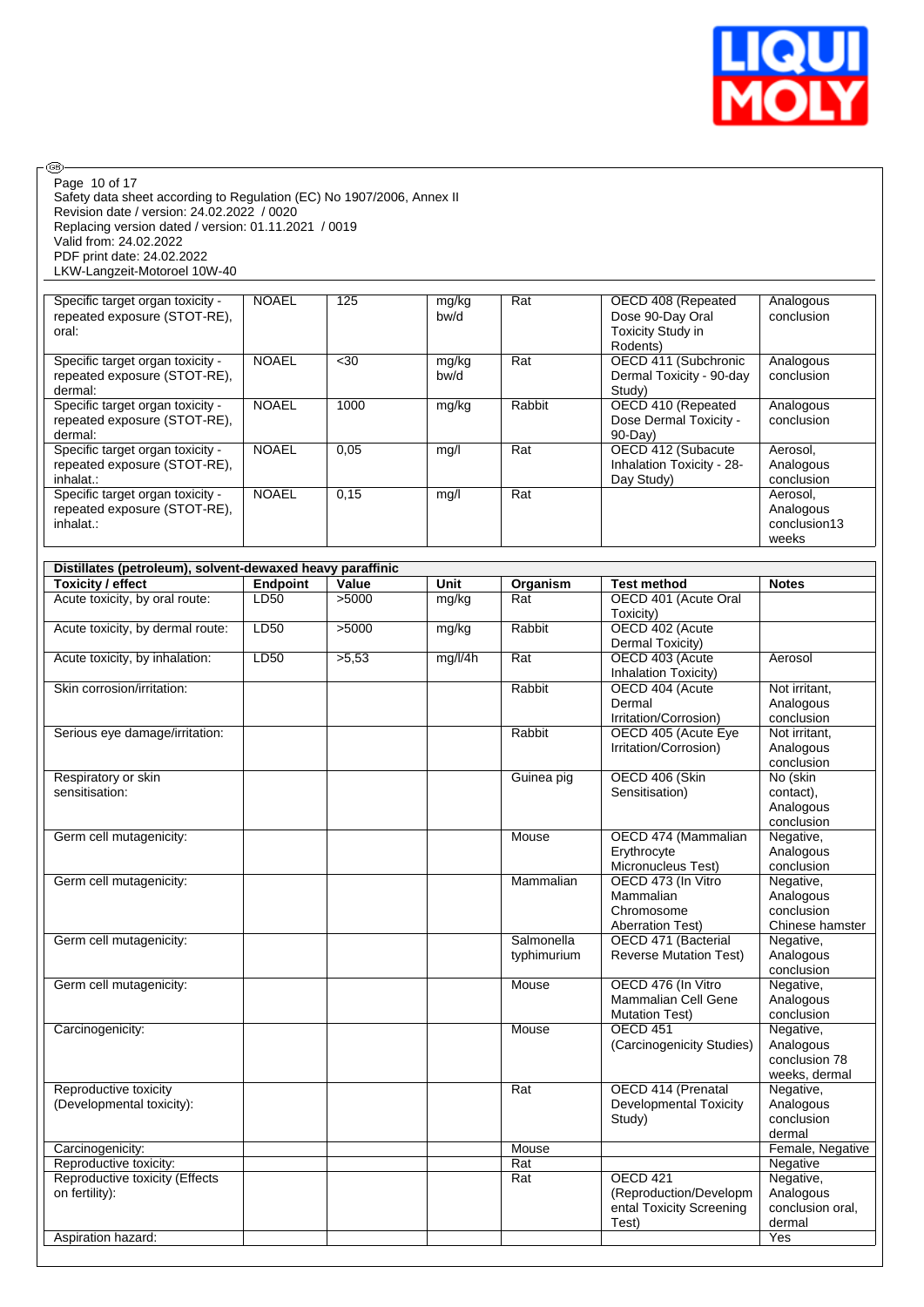

| Page 11 of 17<br>Safety data sheet according to Regulation (EC) No 1907/2006, Annex II<br>Revision date / version: 24.02.2022 / 0020 |                         |                |               |                      |                                                                                                                        |                                                           |
|--------------------------------------------------------------------------------------------------------------------------------------|-------------------------|----------------|---------------|----------------------|------------------------------------------------------------------------------------------------------------------------|-----------------------------------------------------------|
| Replacing version dated / version: 01.11.2021 / 0019<br>Valid from: 24.02.2022                                                       |                         |                |               |                      |                                                                                                                        |                                                           |
| PDF print date: 24.02.2022<br>LKW-Langzeit-Motoroel 10W-40                                                                           |                         |                |               |                      |                                                                                                                        |                                                           |
| Specific target organ toxicity -<br>repeated exposure (STOT-RE),<br>dermal:                                                          | <b>NOAEL</b>            | $-1000$        | mg/kg<br>bw/d | Rabbit               | OECD 410 (Repeated<br>Dose Dermal Toxicity -<br>$90-Day$                                                               | Analogous<br>conclusion                                   |
| Symptoms:                                                                                                                            |                         |                |               |                      |                                                                                                                        | mucous<br>membrane<br>irritation,<br>dizziness,<br>nausea |
| Specific target organ toxicity -<br>repeated exposure (STOT-RE),<br>dermal:                                                          | <b>NOAEL</b>            | 30             | mg/kg/d       | Rat                  | OECD 411 (Subchronic<br>Dermal Toxicity - 90-day<br>Study)                                                             | Analogous<br>conclusion                                   |
| Specific target organ toxicity -<br>repeated exposure (STOT-RE),<br>inhalat.:                                                        | <b>NOAEL</b>            | 0,22           | mg/l          | Rat                  |                                                                                                                        | Aerosol,<br>Analogous<br>conclusion 4<br>weeks            |
| Specific target organ toxicity -<br>repeated exposure (STOT-RE),<br>inhalat.:                                                        | <b>NOAEL</b>            | 0,15           | mg/l          | Rat                  |                                                                                                                        | Aerosol,<br>Analogous<br>conclusion 13<br>weeks           |
| Calcium branched alkyl phenate sulphide                                                                                              |                         |                |               |                      |                                                                                                                        |                                                           |
| <b>Toxicity / effect</b><br>Acute toxicity, by oral route:                                                                           | <b>Endpoint</b><br>LD50 | Value<br>>5000 | Unit          | Organism<br>Rat      | <b>Test method</b><br>OECD 401 (Acute Oral                                                                             | <b>Notes</b>                                              |
|                                                                                                                                      |                         |                | mg/kg         |                      | Toxicity)                                                                                                              |                                                           |
| Acute toxicity, by dermal route:                                                                                                     | LD50                    | >4000          | mg/kg         | Rabbit               | OECD 402 (Acute                                                                                                        |                                                           |
|                                                                                                                                      |                         |                |               |                      | Dermal Toxicity)                                                                                                       |                                                           |
| Acute toxicity, by inhalation:                                                                                                       | <b>LC50</b>             | >1,67          | mg/l/1h       | Rat                  | OECD 403 (Acute                                                                                                        |                                                           |
| Skin corrosion/irritation:                                                                                                           |                         |                |               | Rabbit               | Inhalation Toxicity)<br>OECD 404 (Acute<br>Dermal                                                                      | Not irritant,<br>Analogous<br>conclusion                  |
| Serious eye damage/irritation:                                                                                                       |                         |                |               | Rabbit               | Irritation/Corrosion)<br>OECD 405 (Acute Eye                                                                           | Not irritant                                              |
| Germ cell mutagenicity:                                                                                                              |                         |                |               | Salmonella           | Irritation/Corrosion)<br>OECD 471 (Bacterial                                                                           | Negative                                                  |
| Germ cell mutagenicity:                                                                                                              |                         |                |               | typhimurium<br>Mouse | <b>Reverse Mutation Test)</b><br>OECD 474 (Mammalian<br>Erythrocyte                                                    | Negative                                                  |
| Germ cell mutagenicity:                                                                                                              |                         |                |               | Mouse                | Micronucleus Test)<br>OECD 476 (In Vitro<br>Mammalian Cell Gene<br><b>Mutation Test)</b>                               | Negative                                                  |
| Reproductive toxicity<br>(Developmental toxicity):                                                                                   | <b>NOAEL</b>            | 50             | mg/kg<br>bw/d | Rat                  | OECD 414 (Prenatal<br><b>Developmental Toxicity</b>                                                                    | Negative oral                                             |
| Specific target organ toxicity -<br>repeated exposure (STOT-RE),<br>oral:                                                            | <b>NOAEL</b>            | 200            | mg/kg<br>bw/d | Rat                  | Study)<br>OECD 422 (Combined<br>Repeated Dose Tox.<br>Study with the<br>Reproduction/Developm.<br>Tox. Screening Test) | Negative                                                  |
| Specific target organ toxicity -<br>repeated exposure (STOT-RE),<br>dermal:                                                          | <b>NOAEL</b>            | 250            | mg/kg<br>bw/d | Rat                  | OECD 410 (Repeated<br>Dose Dermal Toxicity -<br>$90-Day$                                                               | Negative                                                  |
| 11.2. Information on other hazards                                                                                                   |                         |                |               |                      |                                                                                                                        |                                                           |

- ®

| LKW-Langzeit-Motoroei 10W-40     |          |       |      |          |                    |                 |
|----------------------------------|----------|-------|------|----------|--------------------|-----------------|
| <b>Toxicity / effect</b>         | Endpoint | Value | Unit | Organism | <b>Test method</b> | <b>Notes</b>    |
| Endocrine disrupting properties: |          |       |      |          |                    | Does not apply  |
|                                  |          |       |      |          |                    | to mixtures.    |
| Other information:               |          |       |      |          |                    | No other        |
|                                  |          |       |      |          |                    | relevant        |
|                                  |          |       |      |          |                    | information     |
|                                  |          |       |      |          |                    | available on    |
|                                  |          |       |      |          |                    | adverse effects |
|                                  |          |       |      |          |                    | on health.      |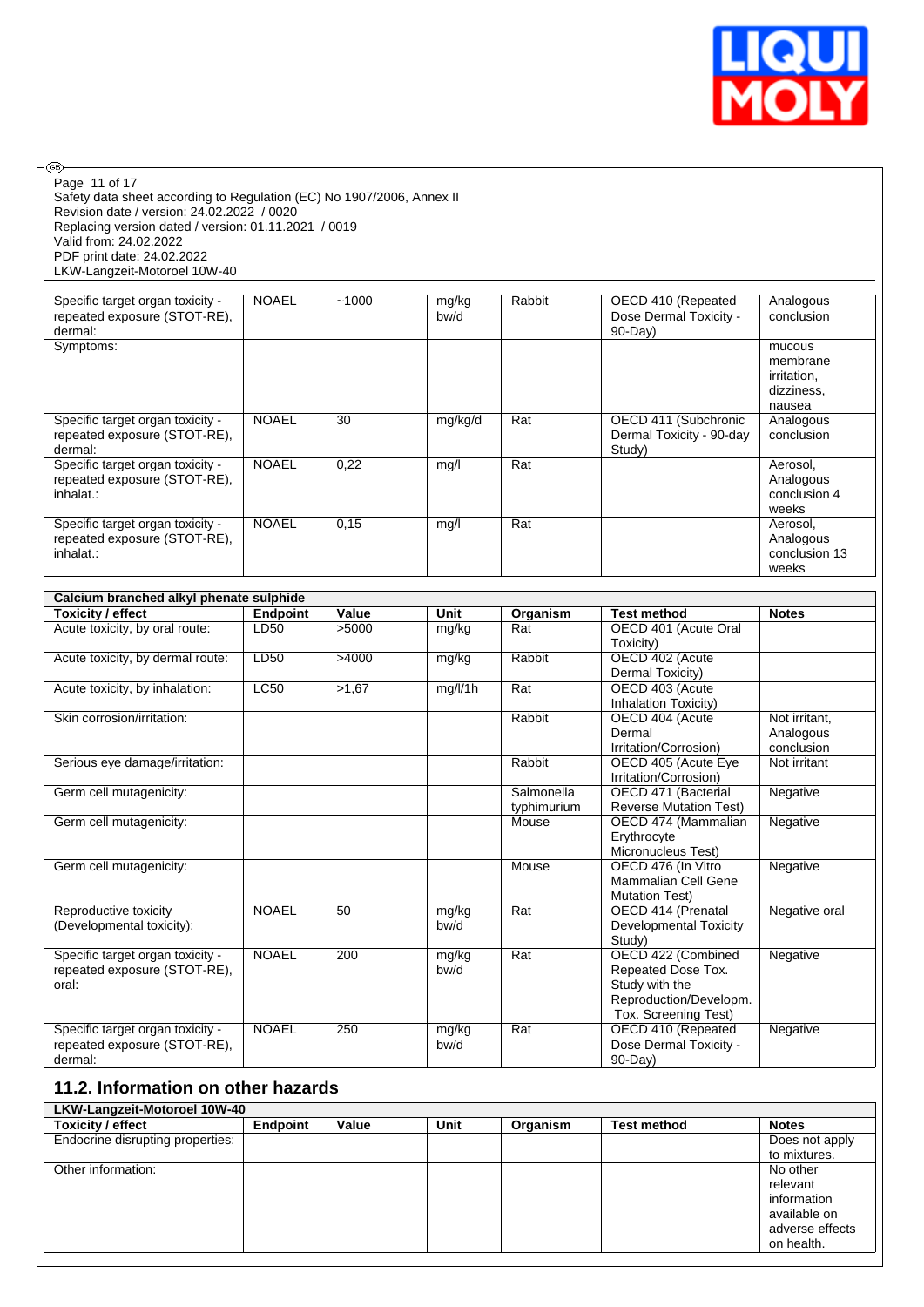

Safety data sheet according to Regulation (EC) No 1907/2006, Annex II Revision date / version: 24.02.2022 / 0020 Replacing version dated / version: 01.11.2021 / 0019 Valid from: 24.02.2022 PDF print date: 24.02.2022 LKW-Langzeit-Motoroel 10W-40 Page 12 of 17

 $\circledcirc$ 

### **SECTION 12: Ecological information**

Possibly more information on environmental effects, see Section 2.1 (classification).

| LKW-Langzeit-Motoroel 10W-40 |          |             |       |      |          |                    |                   |
|------------------------------|----------|-------------|-------|------|----------|--------------------|-------------------|
| <b>Toxicity / effect</b>     | Endpoint | <b>Time</b> | Value | Unit | Organism | <b>Test method</b> | <b>Notes</b>      |
| 12.1. Toxicity to fish:      |          |             |       |      |          |                    | n.d.a.            |
| 12.1. Toxicity to daphnia:   |          |             |       |      |          |                    | n.d.a.            |
| 12.1. Toxicity to algae:     |          |             |       |      |          |                    | n.d.a.            |
| 12.2. Persistence and        |          |             |       |      |          |                    | Isolate as much   |
| degradability:               |          |             |       |      |          |                    | as possible with  |
|                              |          |             |       |      |          |                    | an oil separator. |
| 12.3. Bioaccumulative        |          |             |       |      |          |                    | Concentration in  |
| potential:                   |          |             |       |      |          |                    | organisms         |
|                              |          |             |       |      |          |                    | possible.         |
| 12.4. Mobility in soil:      |          |             |       |      |          |                    | n.d.a.            |
| 12.5. Results of PBT         |          |             |       |      |          |                    | n.d.a.            |
| and vPvB assessment          |          |             |       |      |          |                    |                   |
| 12.6. Endocrine              |          |             |       |      |          |                    | Does not apply    |
| disrupting properties:       |          |             |       |      |          |                    | to mixtures.      |
| 12.7. Other adverse          |          |             |       |      |          |                    | No information    |
| effects:                     |          |             |       |      |          |                    | available on      |
|                              |          |             |       |      |          |                    | other adverse     |
|                              |          |             |       |      |          |                    | effects on the    |
|                              |          |             |       |      |          |                    | environment.      |

| Toxicity / effect          | Endpoint    | <b>Time</b>       | Value   | Unit          | Organism           | <b>Test method</b>        | <b>Notes</b>  |
|----------------------------|-------------|-------------------|---------|---------------|--------------------|---------------------------|---------------|
| Toxicity to bacteria:      | NOEC/NOEL   | 10 <sub>min</sub> | > 1,93  | mg/l          | activated sludge   |                           | DIN 38412     |
| 12.1. Toxicity to fish:    | NOEC/NOEL   | 96h               | $>=100$ | mg/l          | Pimephales         | OECD 203 (Fish,           |               |
|                            |             |                   |         |               | promelas           | <b>Acute Toxicity</b>     |               |
|                            |             |                   |         |               |                    | Test)                     |               |
| 12.1. Toxicity to fish:    | <b>LL50</b> | 96h               | >100    | mg/l          | Pimephales         | OECD 203 (Fish,           |               |
|                            |             |                   |         |               | promelas           | <b>Acute Toxicity</b>     |               |
|                            |             |                   |         |               |                    | Test)                     |               |
| 12.1. Toxicity to daphnia: | <b>EL50</b> | 48h               | >10000  | mg/l          | Daphnia magna      | <b>OECD 202</b>           |               |
|                            |             |                   |         |               |                    | (Daphnia sp.              |               |
|                            |             |                   |         |               |                    | Acute                     |               |
|                            |             |                   |         |               |                    | Immobilisation            |               |
|                            |             |                   |         |               |                    | Test)                     |               |
| 12.1. Toxicity to daphnia: | NOEC/NOEL   | 21d               | 10      | mg/l          | Daphnia magna      | <b>OECD 211</b>           |               |
|                            |             |                   |         |               |                    | (Daphnia magna            |               |
|                            |             |                   |         |               |                    | <b>Reproduction Test)</b> |               |
| 12.1. Toxicity to algae:   | NOEC/NOEL   | 72h               | $>=100$ | mg/l          | Pseudokirchneriell | OECD 201 (Alga,           |               |
|                            |             |                   |         |               | a subcapitata      | Growth Inhibition         |               |
|                            |             |                   |         |               |                    | Test)                     |               |
| 12.1. Toxicity to algae:   | <b>EL50</b> | 48h               | >100    | mg/l          | Pseudokirchneriell | OECD 201 (Alga,           |               |
|                            |             |                   |         |               | a subcapitata      | Growth Inhibition         |               |
|                            |             |                   |         |               |                    | Test)                     |               |
| 12.2. Persistence and      |             |                   |         |               |                    | <b>OECD 301 B</b>         | Not readily   |
| degradability:             |             |                   |         |               |                    | (Ready                    | biodegradable |
|                            |             |                   |         |               |                    | Biodegradability -        |               |
|                            |             |                   |         |               |                    | Co <sub>2</sub> Evolution |               |
|                            |             |                   |         |               |                    | Test)                     |               |
| 12.2. Persistence and      |             | 28d               | 46      | $\frac{9}{6}$ |                    | <b>OECD 301 B</b>         |               |
| degradability:             |             |                   |         |               |                    | (Ready                    |               |
|                            |             |                   |         |               |                    | Biodegradability -        |               |
|                            |             |                   |         |               |                    | Co <sub>2</sub> Evolution |               |
|                            |             |                   |         |               |                    | Test)                     |               |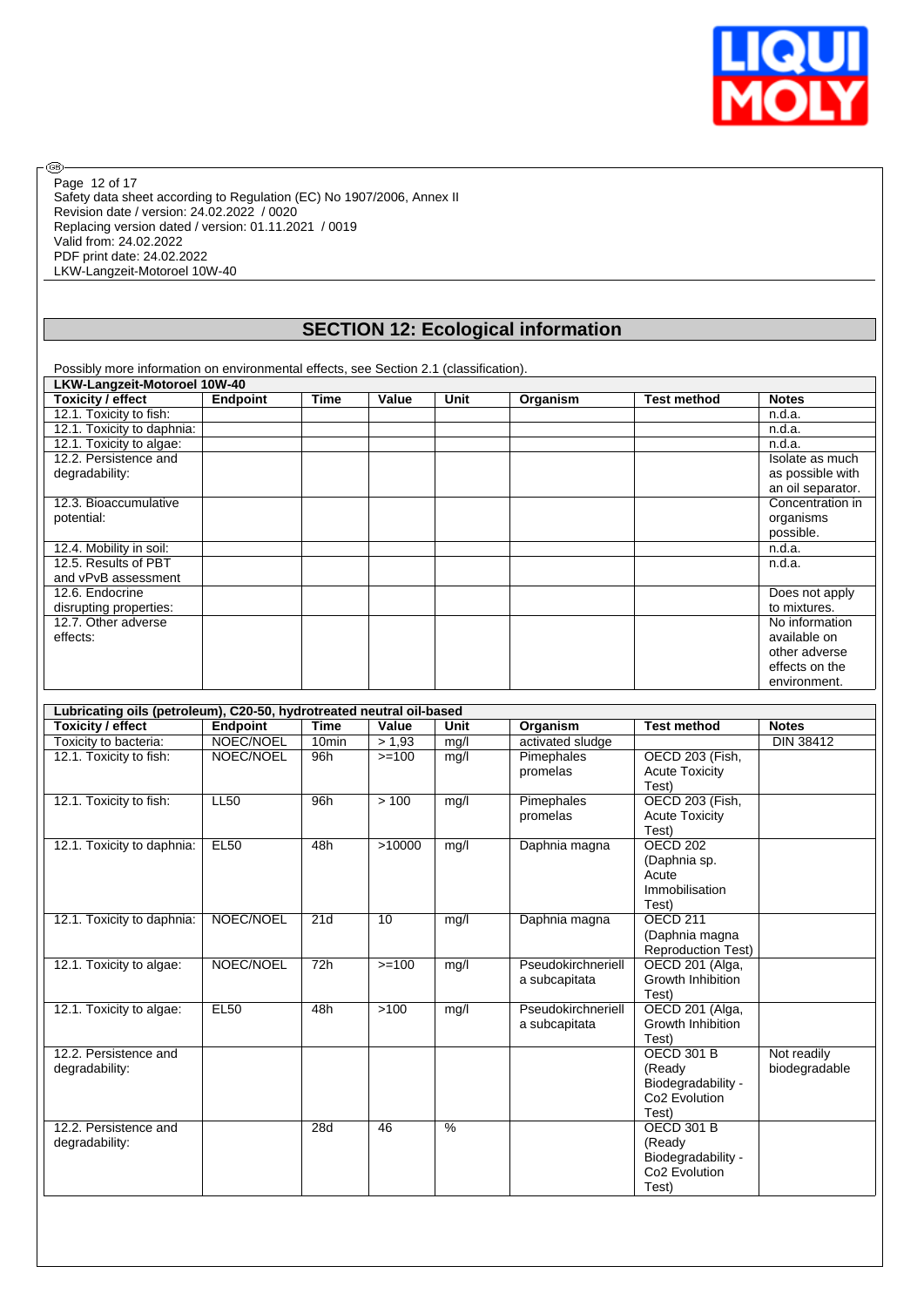

| Page 13 of 17<br>Safety data sheet according to Regulation (EC) No 1907/2006, Annex II<br>Revision date / version: 24.02.2022 / 0020<br>Replacing version dated / version: 01.11.2021 / 0019<br>Valid from: 24.02.2022<br>PDF print date: 24.02.2022<br>LKW-Langzeit-Motoroel 10W-40 |                 |             |                 |               |                                           |                                                                                              |                                                                                                |
|--------------------------------------------------------------------------------------------------------------------------------------------------------------------------------------------------------------------------------------------------------------------------------------|-----------------|-------------|-----------------|---------------|-------------------------------------------|----------------------------------------------------------------------------------------------|------------------------------------------------------------------------------------------------|
| 12.3. Bioaccumulative<br>potential:                                                                                                                                                                                                                                                  | Log Kow         |             | >6              |               |                                           |                                                                                              | A notable<br>biological<br>accumulation<br>potential has to<br>be expected<br>$(LogPow > 3)$ . |
| 12.5. Results of PBT<br>and vPvB assessment                                                                                                                                                                                                                                          |                 |             |                 |               |                                           |                                                                                              | No PBT<br>substance, No<br>vPvB substance                                                      |
| Distillates (petroleum), hydrotreated light paraffinic                                                                                                                                                                                                                               |                 |             |                 |               |                                           |                                                                                              |                                                                                                |
| <b>Toxicity / effect</b>                                                                                                                                                                                                                                                             | Endpoint        | <b>Time</b> | Value           | Unit          | Organism                                  | <b>Test method</b>                                                                           | <b>Notes</b>                                                                                   |
| 12.1. Toxicity to fish:                                                                                                                                                                                                                                                              | NOEC/NOEL       | 28d         | >1000           | mg/l          | Oncorhynchus<br>mykiss                    | QSAR                                                                                         |                                                                                                |
| 12.1. Toxicity to fish:                                                                                                                                                                                                                                                              | <b>LL50</b>     | 96h         | $>100$          | mg/l          | Pimephales<br>promelas                    | OECD 203 (Fish,<br><b>Acute Toxicity</b><br>Test)                                            | Analogous<br>conclusion                                                                        |
| 12.1. Toxicity to fish:                                                                                                                                                                                                                                                              | NOEC/NOEL       | 14d         | 1000            | mg/l          | Oncorhynchus<br>mykiss                    | QSAR                                                                                         |                                                                                                |
| 12.1. Toxicity to daphnia:                                                                                                                                                                                                                                                           | NOEC/NOEL       | 21d         | 10              | mg/l          | Daphnia magna                             | <b>OECD 211</b><br>(Daphnia magna<br><b>Reproduction Test)</b>                               | Analogous<br>conclusion                                                                        |
| 12.3. Bioaccumulative<br>potential:                                                                                                                                                                                                                                                  |                 |             |                 |               |                                           |                                                                                              | Not to be<br>expected                                                                          |
| 12.1. Toxicity to daphnia:                                                                                                                                                                                                                                                           | <b>EL50</b>     | 48h         | >10000          | mg/l          | Daphnia magna                             | <b>OECD 202</b><br>(Daphnia sp.<br>Acute<br>Immobilisation<br>Test)                          | Analogous<br>conclusion                                                                        |
| 12.1. Toxicity to algae:                                                                                                                                                                                                                                                             | NOEC/NOEL       | 72h         | $>=100$         | mg/l          | Pseudokirchneriell<br>a subcapitata       | OECD 201 (Alga,<br>Growth Inhibition<br>Test)                                                | Analogous<br>conclusion                                                                        |
| 12.1. Toxicity to algae:                                                                                                                                                                                                                                                             | <b>EC50</b>     | 72h         | >100            | mg/l          | Pseudokirchneriell<br>a subcapitata       | OECD 201 (Alga,<br>Growth Inhibition<br>Test)                                                | Analogous<br>conclusion                                                                        |
| 12.2. Persistence and<br>degradability:                                                                                                                                                                                                                                              |                 | 28d         | $\overline{31}$ | $\frac{0}{6}$ | activated sludge                          | <b>OECD 301 F</b><br>(Ready<br>Biodegradability -<br>Manometric<br><b>Respirometry Test)</b> | Not readily<br>biodegradable,<br>Analogous<br>conclusion                                       |
| 12.3. Bioaccumulative<br>potential:                                                                                                                                                                                                                                                  | Log Pow         |             | >6              |               |                                           |                                                                                              | @20°C                                                                                          |
| 12.5. Results of PBT<br>and vPvB assessment                                                                                                                                                                                                                                          |                 |             |                 |               |                                           |                                                                                              | No PBT<br>substance, No<br>vPvB substance                                                      |
| Distillates (petroleum), solvent-dewaxed heavy paraffinic                                                                                                                                                                                                                            |                 |             |                 |               |                                           |                                                                                              |                                                                                                |
| <b>Toxicity / effect</b>                                                                                                                                                                                                                                                             | <b>Endpoint</b> | <b>Time</b> | Value           | Unit          | Organism                                  | <b>Test method</b>                                                                           | <b>Notes</b>                                                                                   |
| 12.5. Results of PBT<br>and vPvB assessment                                                                                                                                                                                                                                          |                 |             |                 |               |                                           |                                                                                              | No PBT<br>substance, No<br>vPvB substance                                                      |
| 12.1. Toxicity to fish:                                                                                                                                                                                                                                                              | <b>LC50</b>     | 96h         | >100            | mg/l          | Pimephales<br>promelas                    | <b>OECD 203 (Fish,</b><br><b>Acute Toxicity</b><br>Test)                                     | Analogous<br>conclusion                                                                        |
| 12.1. Toxicity to fish:                                                                                                                                                                                                                                                              | NOEC/NOEL       | 14d         | 1000            | mg/l          | Oncorhynchus<br>mykiss                    | QSAR                                                                                         |                                                                                                |
| 12.1. Toxicity to fish:<br>12.1. Toxicity to fish:                                                                                                                                                                                                                                   | LC50<br>LC50    | 96h<br>96h  | >1000<br>>5000  | mg/l<br>mg/l  | Salmo gairdneri<br>Oncorhynchus<br>mykiss | OECD 203 (Fish,<br><b>Acute Toxicity</b>                                                     |                                                                                                |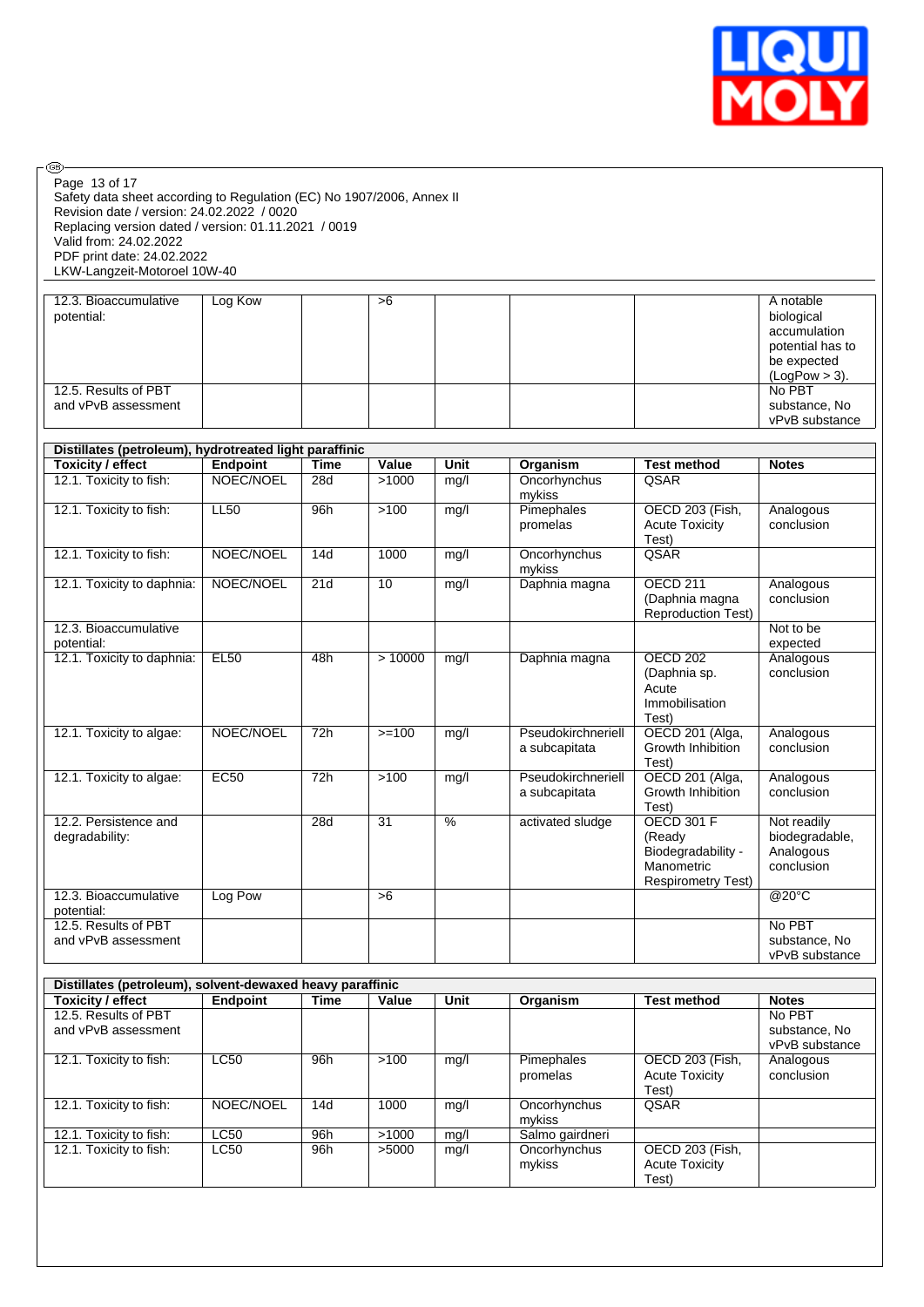

Safety data sheet according to Regulation (EC) No 1907/2006, Annex II Revision date / version: 24.02.2022 / 0020 Replacing version dated / version: 01.11.2021 / 0019 Valid from: 24.02.2022 PDF print date: 24.02.2022 LKW-Langzeit-Motoroel 10W-40 Page 14 of 17

**®** 

| 12.1. Toxicity to daphnia:              | EC50        | 48h | >1000 | mg/l | Daphnia magna              | OECD 202<br>(Daphnia sp.<br>Acute<br>Immobilisation<br>Test)                                 | Analogous<br>conclusion                                   |
|-----------------------------------------|-------------|-----|-------|------|----------------------------|----------------------------------------------------------------------------------------------|-----------------------------------------------------------|
| 12.1. Toxicity to algae:                | <b>EC50</b> | 96h | >1000 | mg/l | Scenedesmus<br>subspicatus |                                                                                              |                                                           |
| 12.2. Persistence and<br>degradability: |             | 28d | 6     | %    |                            | <b>OECD 301 B</b><br>(Ready<br>Biodegradability -<br>Co <sub>2</sub> Evolution<br>Test)      | Analogous<br>conclusion                                   |
| 12.2. Persistence and<br>degradability: |             | 28d | 31    | $\%$ | activated sludge           | <b>OECD 301 F</b><br>(Ready<br>Biodegradability -<br>Manometric<br><b>Respirometry Test)</b> | Not readily<br>biodegradable<br>(Analogous<br>conclusion) |
| 12.3. Bioaccumulative<br>potential:     | Log Pow     |     | >3    |      |                            |                                                                                              | Low                                                       |
| Toxicity to bacteria:                   | EC20        | 6h  | >1000 | mg/l | Pseudomonas<br>fluorescens |                                                                                              |                                                           |

| Calcium branched alkyl phenate sulphide |                 |      |        |      |                                     |                                                                                                                              |                                                          |
|-----------------------------------------|-----------------|------|--------|------|-------------------------------------|------------------------------------------------------------------------------------------------------------------------------|----------------------------------------------------------|
| Toxicity / effect                       | <b>Endpoint</b> | Time | Value  | Unit | Organism                            | <b>Test method</b>                                                                                                           | <b>Notes</b>                                             |
| 12.3. Bioaccumulative<br>potential:     | Log Pow         |      | 9,5    |      |                                     |                                                                                                                              | High                                                     |
| 12.1. Toxicity to fish:                 | <b>LL50</b>     | 96h  | >1000  | mg/l | Pimephales<br>promelas              | OECD 203 (Fish,<br><b>Acute Toxicity</b><br>Test)                                                                            |                                                          |
| 12.1. Toxicity to daphnia:              | <b>EC50</b>     | 48h  | >1000  | mg/l | Daphnia magna                       | <b>OECD 202</b><br>(Daphnia sp.<br>Acute<br>Immobilisation<br>Test)                                                          |                                                          |
| 12.1. Toxicity to algae:                | <b>EC50</b>     | 96h  | >500   | mg/l | Pseudokirchneriell<br>a subcapitata | OECD 201 (Alga,<br>Growth Inhibition<br>Test)                                                                                |                                                          |
| 12.2. Persistence and<br>degradability: |                 | 28d  | 13,4   | $\%$ | activated sludge                    | <b>OECD 301 B</b><br>(Ready<br>Biodegradability -<br>Co2 Evolution<br>Test)                                                  | Not readily<br>biodegradable,<br>Analogous<br>conclusion |
| Toxicity to bacteria:                   | <b>EC50</b>     | 3h   | >10000 | mg/l | activated sludge                    | OECD <sub>209</sub><br>(Activated Sludge,<br>Respiration<br><b>Inhibition Test</b><br>(Carbon and<br>Ammonium<br>Oxidation)) | Analogous<br>conclusion                                  |

# **SECTION 13: Disposal considerations**

### **13.1 Waste treatment methods**

### **For the substance / mixture / residual amounts**

Soaked polluted cloths, paper or other organic materials represent a fire hazard and should be controlled, collected and disposed of. EC disposal code no.:

The waste codes are recommendations based on the scheduled use of this product.

Owing to the user's specific conditions for use and disposal, other waste codes may be

allocated under certain circumstances. (2014/955/EU)

13 02 05 mineral-based non-chlorinated engine, gear and lubricating oils

Recommendation:

Sewage disposal shall be discouraged.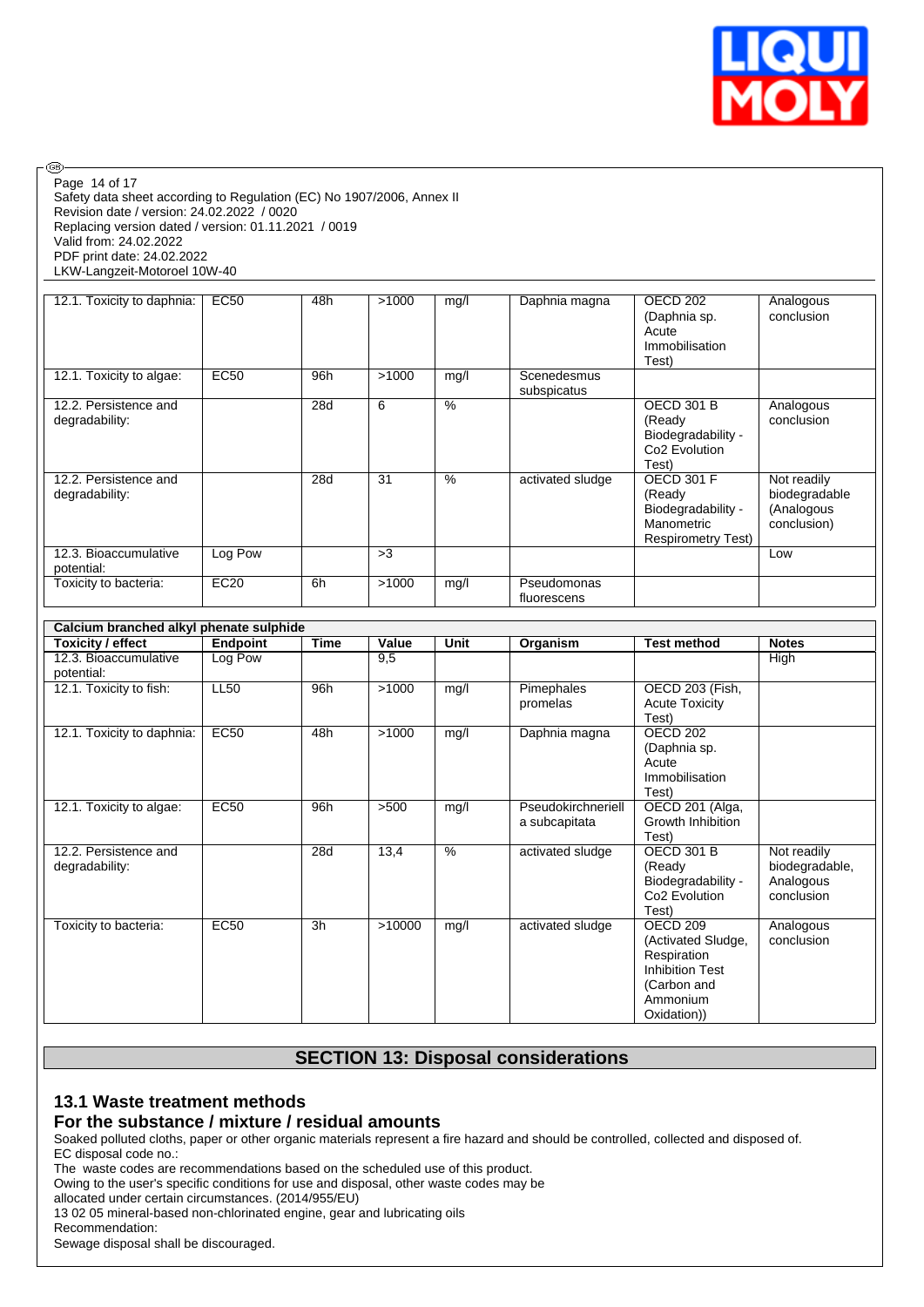

Safety data sheet according to Regulation (EC) No 1907/2006, Annex II Revision date / version: 24.02.2022 / 0020 Replacing version dated / version: 01.11.2021 / 0019 Valid from: 24.02.2022 PDF print date: 24.02.2022 LKW-Langzeit-Motoroel 10W-40 Page 15 of 17

Pay attention to local and national official regulations. E.g. dispose at suitable refuse site. E.g. suitable incineration plant.

### **For contaminated packing material**

Pay attention to local and national official regulations.

Empty container completely. Uncontaminated packaging can be recycled.

**®** 

Dispose of packaging that cannot be cleaned in the same manner as the substance.

### **SECTION 14: Transport information**

| <b>General statements</b>                                                         |                |
|-----------------------------------------------------------------------------------|----------------|
| 14.1. UN number or ID number:                                                     | n.a.           |
| Transport by road/by rail (ADR/RID)                                               |                |
| 14.2. UN proper shipping name:                                                    |                |
| 14.3. Transport hazard class(es):                                                 | n.a.           |
| 14.4. Packing group:                                                              | n.a.           |
| Classification code:                                                              | n.a.           |
| LQ:                                                                               | n.a.           |
| 14.5. Environmental hazards:                                                      | Not applicable |
| Tunnel restriction code:                                                          |                |
| Transport by sea (IMDG-code)                                                      |                |
| 14.2. UN proper shipping name:                                                    |                |
| 14.3. Transport hazard class(es):                                                 | n.a.           |
| 14.4. Packing group:                                                              | n.a.           |
| Marine Pollutant:                                                                 | n.a            |
| 14.5. Environmental hazards:                                                      | Not applicable |
| <b>Transport by air (IATA)</b>                                                    |                |
| 14.2. UN proper shipping name:                                                    |                |
| 14.3. Transport hazard class(es):                                                 | n.a.           |
| 14.4. Packing group:                                                              | n.a.           |
| 14.5. Environmental hazards:                                                      | Not applicable |
| 14.6. Special precautions for user                                                |                |
| Unless specified otherwise, general measures for safe transport must be followed. |                |
| 14.7. Maritime transport in bulk according to IMO instruments                     |                |

Non-dangerous material according to Transport Regulations.

**SECTION 15: Regulatory information**

### **15.1 Safety, health and environmental regulations/legislation specific for the substance or mixture**

Observe restrictions: General hygiene measures for the handling of chemicals are applicable.

Directive 2010/75/EU (VOC): 1,77 %

### **15.2 Chemical safety assessment**

A chemical safety assessment is not provided for mixtures.

**SECTION 16: Other information**

Revised sections: 3, 11, 12, 15

**Classification and processes used to derive the classification of the mixture in accordance with the ordinance (EG) 1272/2008 (CLP):** Not applicable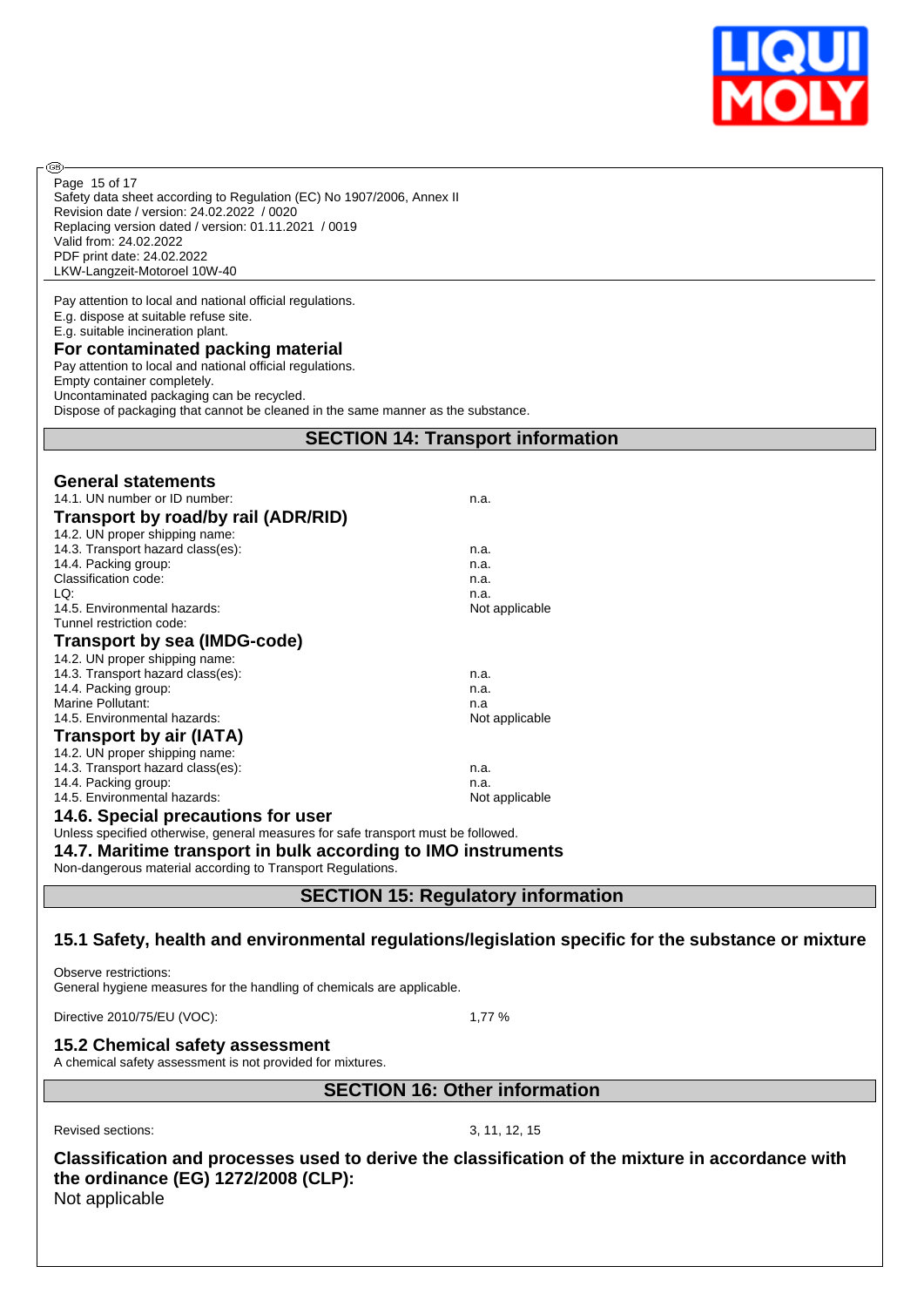

Safety data sheet according to Regulation (EC) No 1907/2006, Annex II Revision date / version: 24.02.2022 / 0020 Replacing version dated / version: 01.11.2021 / 0019 Valid from: 24.02.2022 PDF print date: 24.02.2022 LKW-Langzeit-Motoroel 10W-40 Page 16 of 17

The following phrases represent the posted Hazard Class and Risk Category Code (GHS/CLP) of the product and the constituents (specified in Section 2 and 3).

H304 May be fatal if swallowed and enters airways. H413 May cause long lasting harmful effects to aquatic life.

Asp. Tox. — Aspiration hazard Aquatic Chronic — Hazardous to the aquatic environment - chronic

### **Key literature references and sources for data:**

Regulation (EC) No 1907/2006 (REACH) and Regulation (EC) No 1272/2008 (CLP) as amended.

Guidelines for the preparation of safety data sheets as amended (ECHA).

Guidelines on labelling and packaging according to the Regulation (EG) Nr. 1272/2008 (CLP) as amended (ECHA).

Safety data sheets for the constituent substances.

ECHA Homepage - Information about chemicals.

GESTIS Substance Database (Germany).

**®** 

German Environment Agency "Rigoletto" information site on substances that are hazardous to water (Germany).

EU Occupation Exposure Limits Directives 91/322/EEC, 2000/39/EC, 2006/15/EC, 2009/161/EU, (EU) 2017/164, (EU) 2019/1831, each as amended.

National Lists of Occupational Exposure Limits for each country as amended.

Regulations on the transport of hazardous goods by road, rail, sea and air (ADR, RID, IMDG, IATA) as amended.

### **Any abbreviations and acronyms used in this document:**

| according, according to<br>acc., acc. to                                                                                                     |  |
|----------------------------------------------------------------------------------------------------------------------------------------------|--|
| Accord européen relatif au transport international des marchandises Dangereuses par Route (= European Agreement concerning the<br><b>ADR</b> |  |
| International Carriage of Dangerous Goods by Road)                                                                                           |  |
| Adsorbable organic halogen compounds<br>AOX                                                                                                  |  |
| approx. approximately                                                                                                                        |  |
| Art., Art. no.<br>Article number                                                                                                             |  |
| ASTM ASTM International (American Society for Testing and Materials)                                                                         |  |
| <b>ATE</b><br><b>Acute Toxicity Estimate</b>                                                                                                 |  |
| Bundesanstalt für Materialforschung und -prüfung (Federal Institute for Materials Research and Testing, Germany)<br><b>BAM</b>               |  |
| Bundesanstalt für Arbeitsschutz und Arbeitsmedizin (= Federal Institute for Occupational Health and Safety, Germany)<br>BAuA                 |  |
| <b>BCF</b><br><b>Bioconcentration factor</b>                                                                                                 |  |
| BSEF<br>The International Bromine Council                                                                                                    |  |
| body weight<br>bw                                                                                                                            |  |
| <b>CAS</b><br><b>Chemical Abstracts Service</b>                                                                                              |  |
| <b>CLP</b><br>Classification, Labelling and Packaging (REGULATION (EC) No 1272/2008 on classification, labelling and packaging of substances |  |
| and mixtures)                                                                                                                                |  |
| <b>CMR</b><br>carcinogenic, mutagenic, reproductive toxic                                                                                    |  |
| <b>DMEL</b> Derived Minimum Effect Level                                                                                                     |  |
| DNEL Derived No Effect Level                                                                                                                 |  |
| <b>DOC</b><br>Dissolved organic carbon                                                                                                       |  |
| dry weight<br>dw                                                                                                                             |  |
| for example (abbreviation of Latin 'exempli gratia'), for instance<br>e.g.                                                                   |  |
| EbCx, EyCx, EbLx $(x = 10, 50)$<br>Effect Concentration/Level of x % on reduction of the biomass (algae, plants)                             |  |
| <b>European Community</b><br>EC                                                                                                              |  |
| ECHA European Chemicals Agency                                                                                                               |  |
| Effect Concentration/Level for x % effect<br>ECx, ELx ( $x = 0$ , 3, 5, 10, 20, 50, 80, 100)                                                 |  |
| EEC<br><b>European Economic Community</b>                                                                                                    |  |
| <b>EINECS</b><br>European Inventory of Existing Commercial Chemical Substances                                                               |  |
| <b>ELINCS</b><br>European List of Notified Chemical Substances                                                                               |  |
| European Norms<br>EN                                                                                                                         |  |
| <b>EPA</b><br>United States Environmental Protection Agency (United States of America)                                                       |  |
| Effect Concentration/Level of x % on inhibition of the growth rate (algae, plants)<br>ErCx, EµCx, ErLx $(x = 10, 50)$                        |  |
| et cetera<br>etc.                                                                                                                            |  |
| EU<br>European Union                                                                                                                         |  |
| EVAL Ethylene-vinyl alcohol copolymer                                                                                                        |  |
| Fax number<br>Fax.                                                                                                                           |  |
| general<br>gen.                                                                                                                              |  |
| Globally Harmonized System of Classification and Labelling of Chemicals<br><b>GHS</b>                                                        |  |
| Global warming potential<br><b>GWP</b>                                                                                                       |  |
|                                                                                                                                              |  |